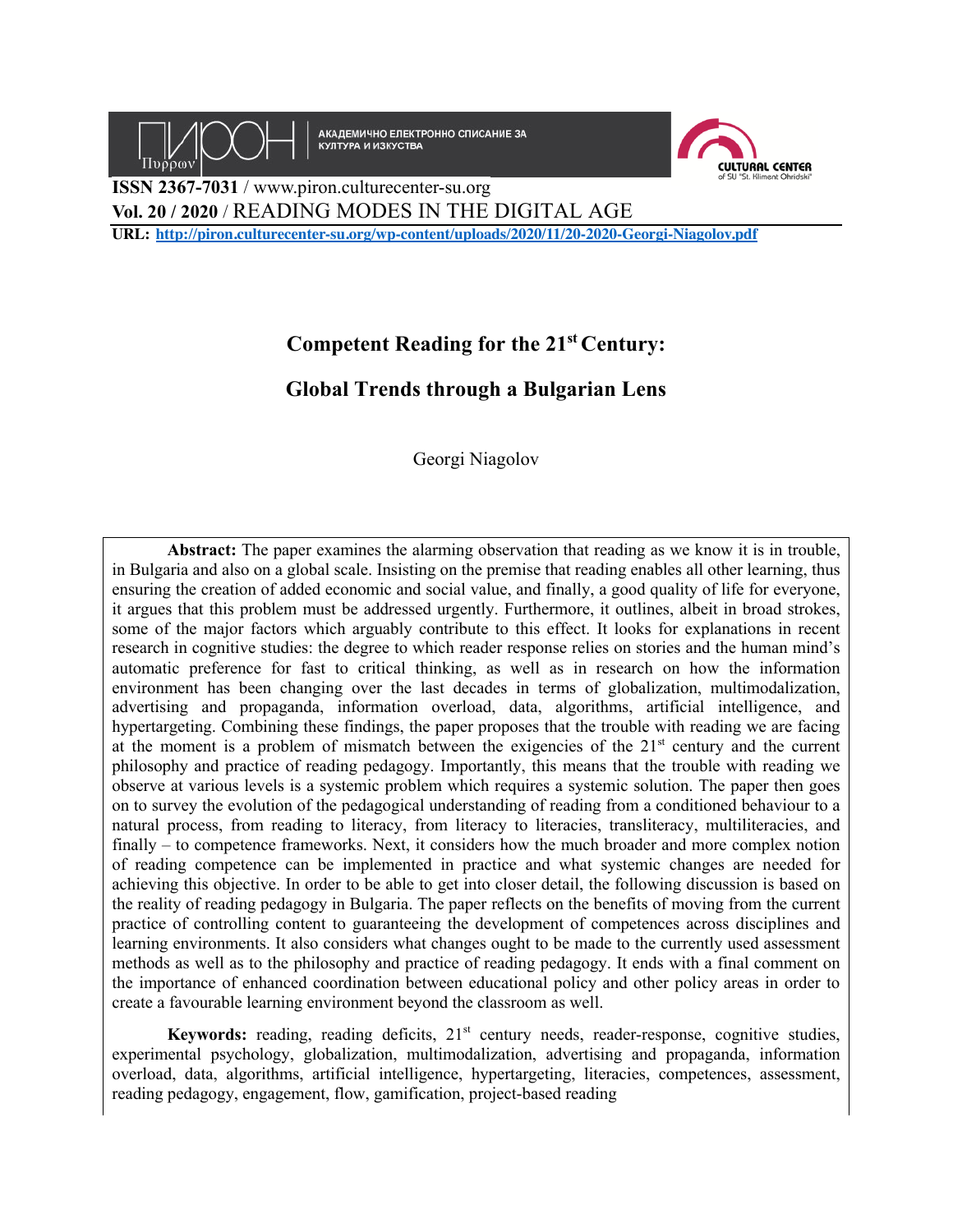**Georgi Niagolov** teaches English medieval and Renaissance literature at Sofia University "St. Kliment Ohridski" where in 2010 he defended his doctoral dissertation on Shakespeare's wordplay. During the last ten years, he has been trying to kindle students' enthusiasm about the value and the pleasure of careful reading, experimenting with new pedagogies, and reflecting on how to increase the quality and utility of learning. Georgi believes that good education, focused not only on knowledge but also on skills and values that increase the employability of graduates and create freethinking, responsible citizens, is the key to building a just, tolerant, and prosperous society, and therefore he is gradually shifting his research interest to pedagogy and educational organization.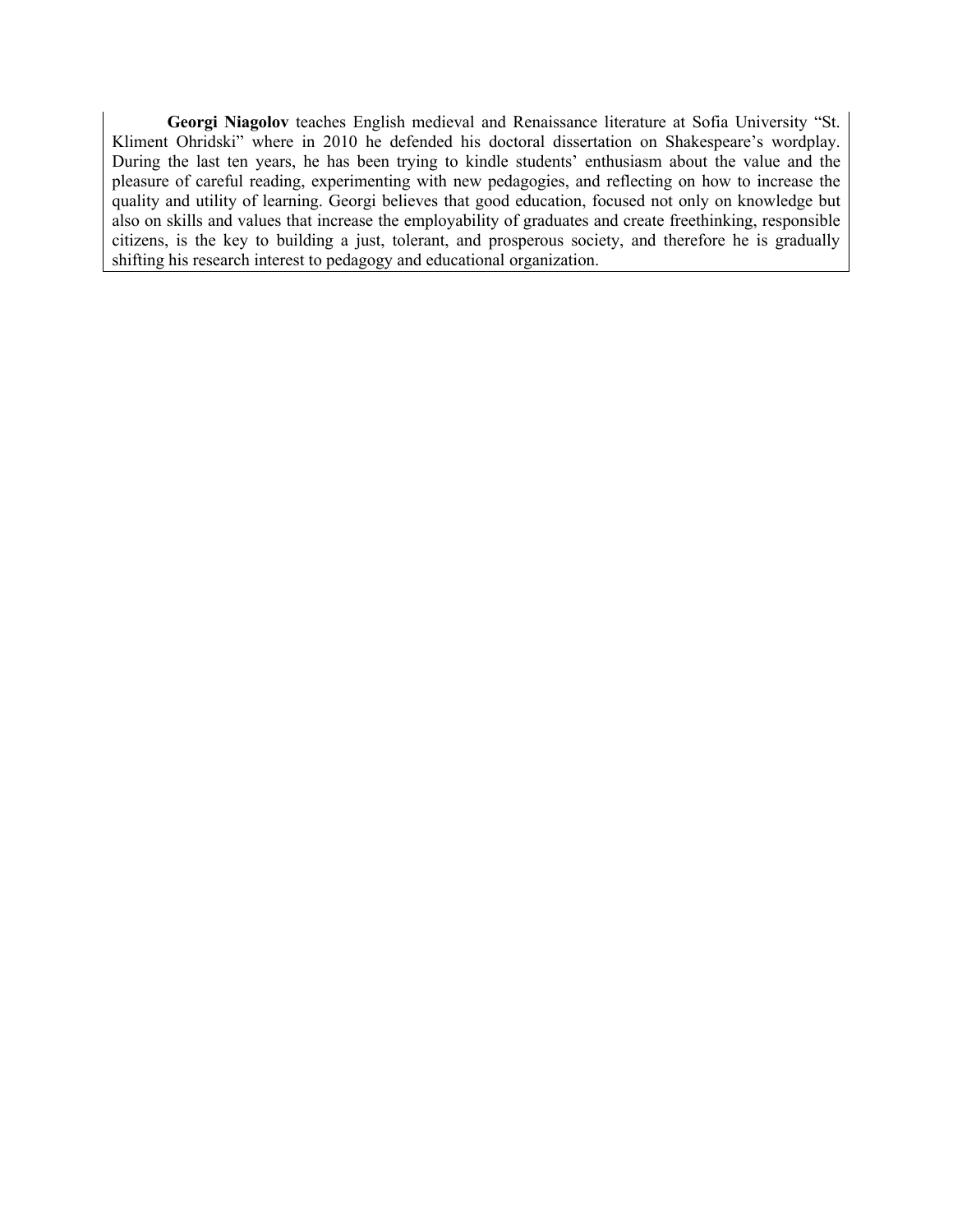For some time now in Bulgaria there has been a pervasive, if not quite articulate, feeling that reading is in trouble. In everyday talk and mainstream media we often hear about the worrisome results of Bulgarian fifteen-year-olds in the Programme for International Student Assessment (PISA). The recently published results of the 2018 round showed that 47% of Bulgarian students score below the minimum level of reading literacy, i.e. the reading skills that PISA designers believe would ensure adequate professional and social functioning. At Sofia University, where I teach, we are uneasily aware of the overall modest capacity of students for deep reading, i.e. "the array of sophisticated processes that propel comprehension and that include inferential and deductive reasoning, analogical skills, critical analysis, reflection and insight" – to borrow a concise definition of the term<sup>1</sup>. Researching the topic, travelling and working abroad, I have found that this is not an isolated problem, but that similar concerns, in varying magnitude and form, also exist in other countries.

At the same time, as an educator, I am convinced that competent reading is a prerequisite for all serious learning. As a citizen, I maintain that liberty depends on a constant flow of educated choices – moral, economic, and political. Moreover, I think that in the post-industrial age, a good quality of life for a society as a whole can only be attained by a knowledge economy dedicated to optimal development of the intellectual potential of as big a share of the population as possible. As a human being, I believe that the only way to come to terms with one's own primal fears, doubts, and insecurities is through education and enlightenment. Therefore, to me, trouble with reading means trouble with learning, while trouble with learning means trouble with liberty as well as with individual and collective well-being. Although by now a considerable body of knowledge has formed on the topic of reading in the 21<sup>st</sup> century, the complex nature of the problem, in my view, requires further consideration. In this paper I will try to draw new logical links between the findings of other scholars, comment on them, and discuss possible solutions.

<sup>1</sup> Wolf, Maryanne and Mirit Barzillai. *The Importance of Deep Reading*. In Educational Leadership: Journal of the Department of Supervision and Curriculum Development, N.E.A. (Washington D.C., 2009).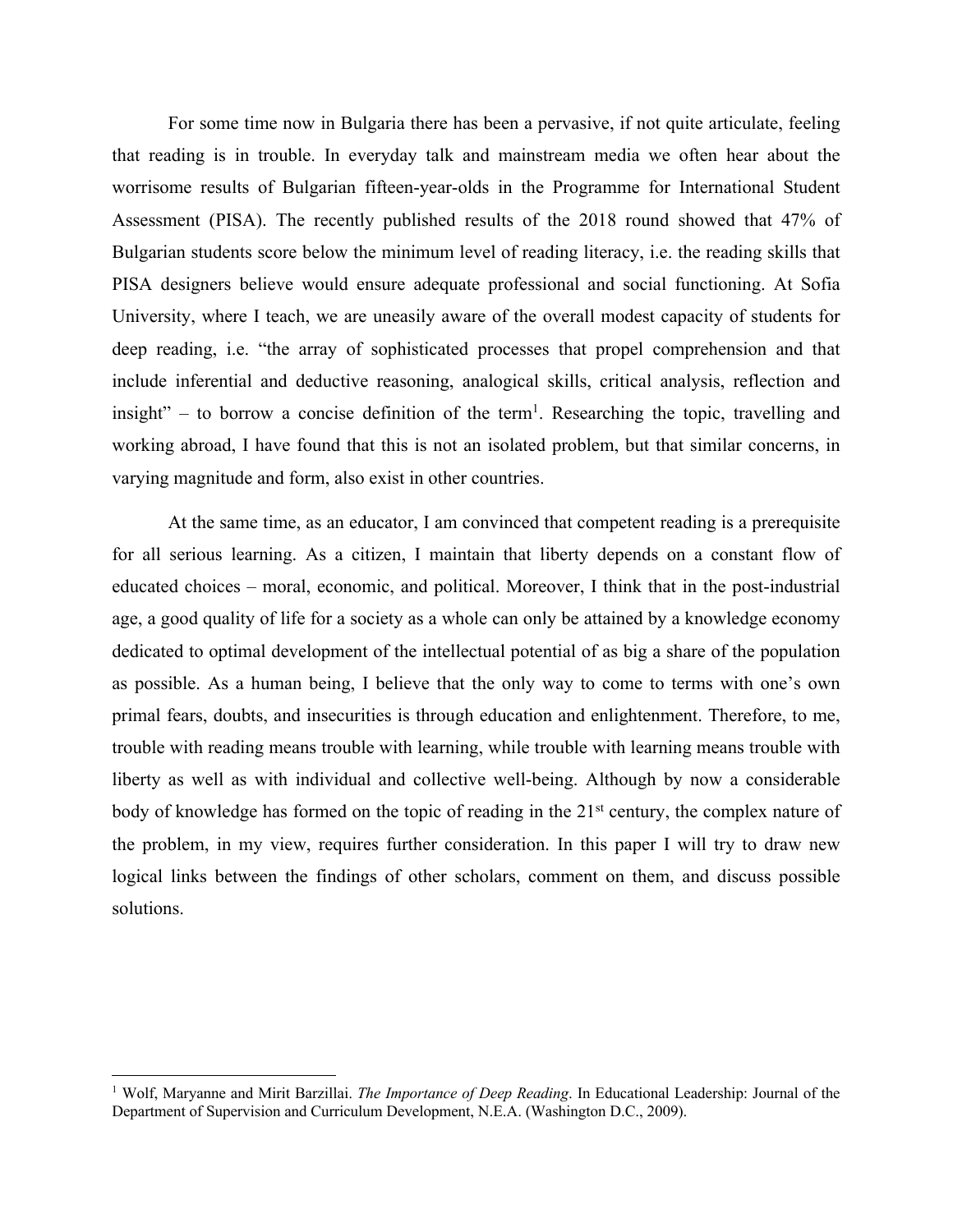# **The twofold nature of reading**

For centuries the study of reading has been preponderantly concentrated on the literary text. It has produced illuminating theories about what is a good text and how it is structured. In the early  $20<sup>th</sup>$  century, however, with the assertion of phenomenology as a legitimate theoretical perspective, the conscious experience of the reader became a focus of concomitant scholarly interest. In an attempt to balance out these two perspectives, Wolfgang Iser postulated that in order to understand the reading process, one must take into account not only the actual text, but also, and in equal measure, the reader's response to it.<sup>2</sup> This swerve in attention to the consciousness of the reader, generally recognized under the term "reader response," raised doubts among more traditionally minded scholars, as they suspected it of encouraging uncontrolled subjectivism. Conversely, it enabled the intellectual crosspollination between textual criticism and other research areas, such as experimental psychology, cognitive studies, and neuroscience. This development produced many strands of new knowledge trying to bridge the body-mind and sciences-humanities divides.

#### **A story of stories**

Although cognitive scientists are still far from a comprehensive, evidence-based explanation of how the mind works, they are breaking new ground, approaching the problem from multiple perspectives and producing multiple concurrent theories. In their recent book *A New Theory of Mind: The Theory of Narrative Thought*, Lee Roy Beach, Byron L. Bissell, and James A. Wise propose that in order to efficiently process the deluge of information presented by objective reality, store it, project it to predict future events, make decisions, and find explanations when confronted with unfamiliarity, the human mind is programmed to continuously integrate sensory input with already stored experience into coherent narratives that are structured by the principles of chronology, analogy, and causality. In short, the human mind is wired to convert information into stories. In time, each person accumulates a large repertoire of stories that are further integrated with each other into larger narrative structures identifiable as personal beliefs, knowledge, identity, and worldview. Some parts of these stories derive from

<sup>2</sup> Iser, Wolfgang. *The Reading Process: A Phenomenological Approach*. New Literary History, Vol. 3. (Baltimore: Johns Hopkins University Press, 1972).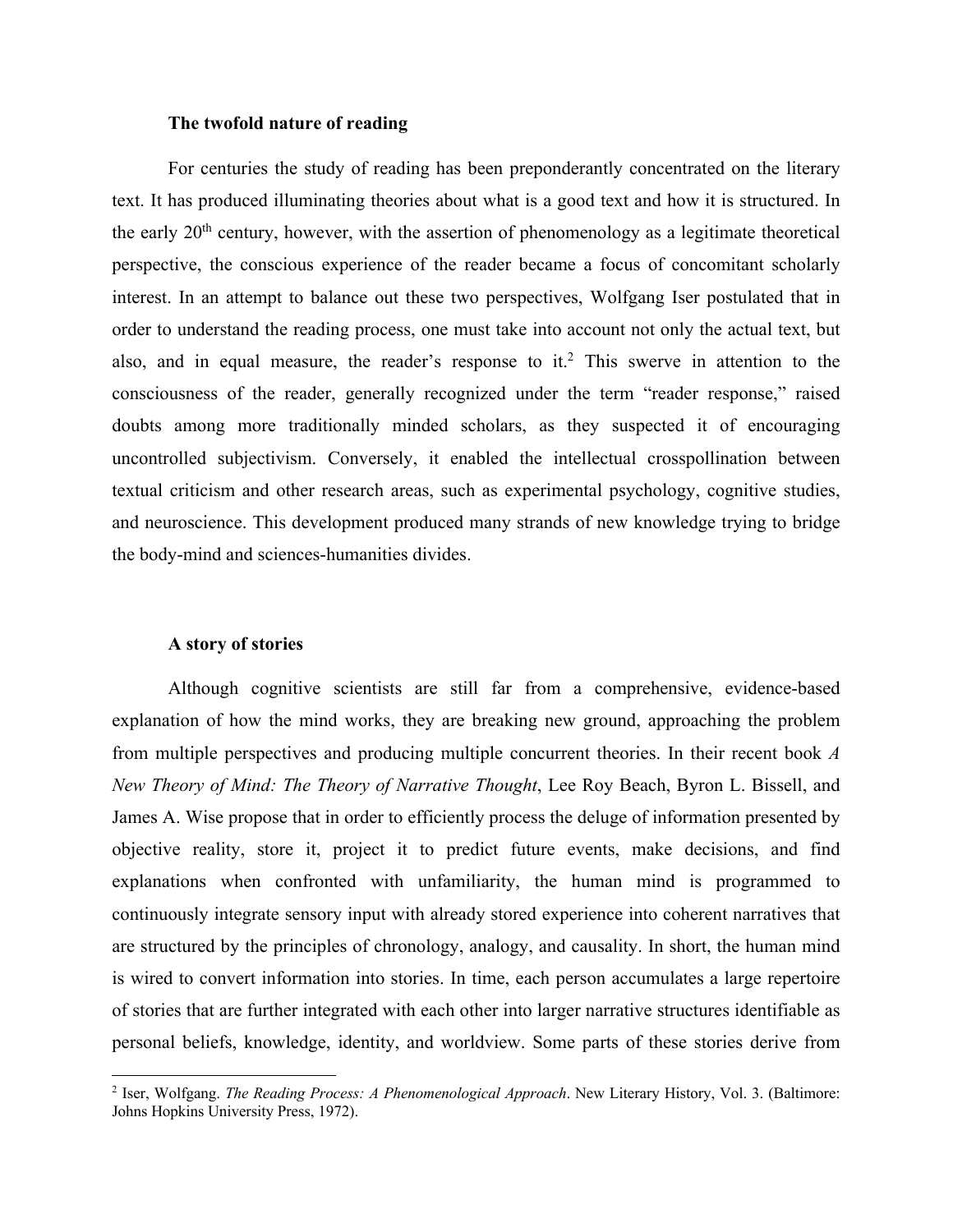immediate experience, but most are imported ready-made. We exchange stories with other individuals directly or indirectly through texts, films, songs, pictures, and other artefacts. We also participate in even larger intersubjective narrative structures shared with our communities. These larger stories often tell us who we are, how we fit into the scheme of things, what are our rights and duties, what is good and what is bad, and how the world works. The traffic between these different levels of narration is by no means a straightforward linear process. On the contrary, it is a highly dynamic, complex, context-dependent cascade of processes that shape and reshape our individual and communal life histories, which in turn shape and reshape the way we perceive things<sup>3</sup>.

If we accept this theoretical perspective and connect it with Iser's concept of the reading process, then every reading of a particular text, at a particular moment by a particular individual, depends, at least in half, on the constellation of stories that constitute the cognitive response of this reader at this particular time. Clearly, this conceptualization of the reading process departs from the elegant reductionism of exclusively text-centred approaches and ventures into nebulous domains that are difficult to measure and control, such as real-life experience, psychological constitution, affect, interpersonal communication, belief, ideology, and culture. Nevertheless, this is necessary because if we, in our capacity as educators, pretend that factors shaping the conscious response of the reader are of no import, and we take them for granted, this means that we leave their coalescence to pure chance or the whim of other forces like advertising and propaganda; it means that we refuse to understand and cultivate them.

## **Two modes of thinking**

An important discovery was made recently in the field of experimental psychology. In his book *Thinking, Fast and Slow*, Daniel Kahneman describes decades of experimental research which shows that the human mind operates in two disparate modes of thinking: an automatic mode of intuitive thinking which combines affective and cognitive functions to generate quick and mostly adequate responses without any sense of voluntary control or effort – for which Kahneman uses the shorthand term "System 1," and a mode that requires a considerable amount

<sup>3</sup> Lee Roy Beach, Byron L. Bissell, James A. Wise. *A New Theory of Mind: The Theory of Narrative Thought*. (Cambridge Scholars Publishing, 2016).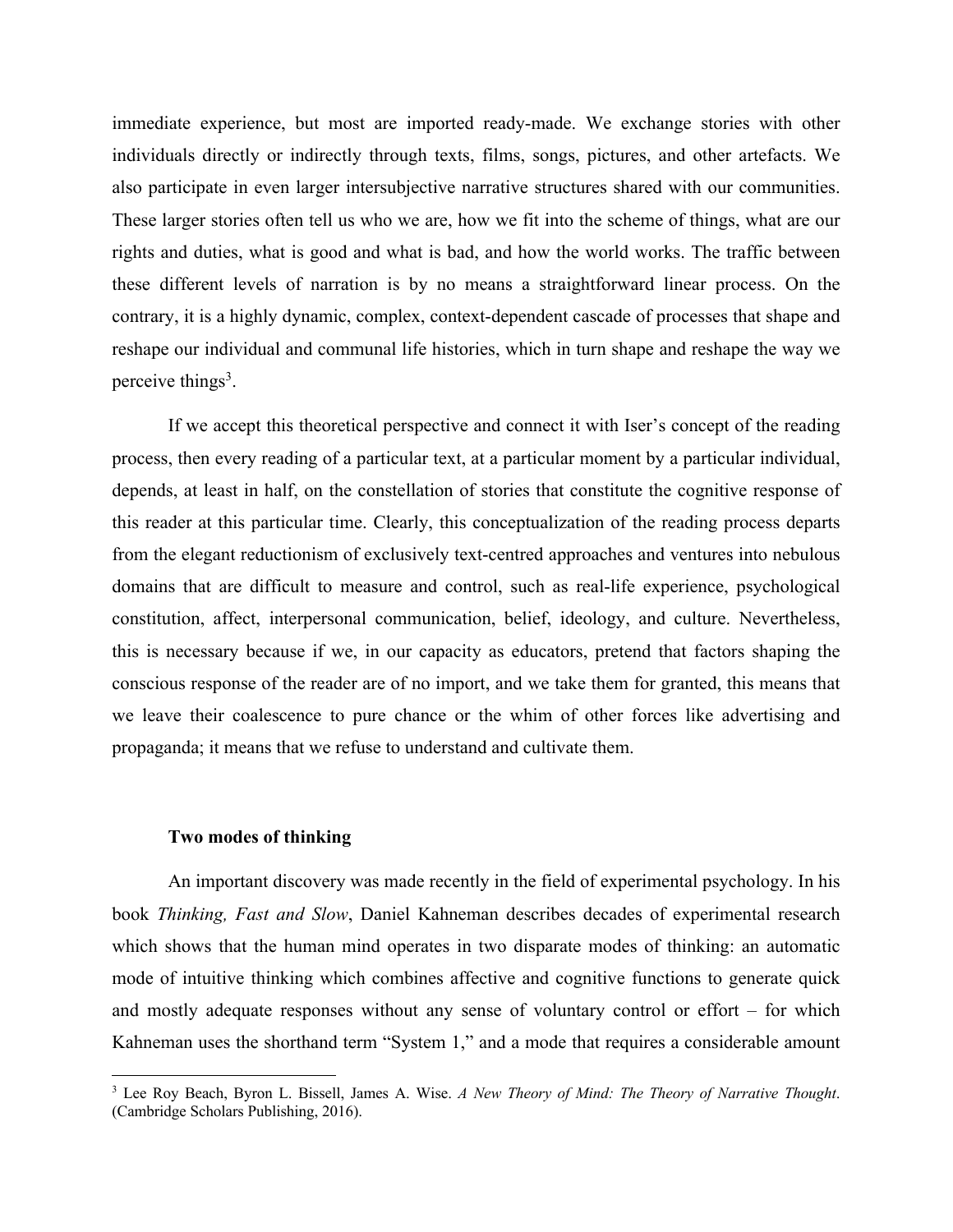of attention, concentration and mental energy, which has the capacity to process data, perform complex computations, apply logic, weigh evidence, and work out probabilities – termed "System 2." The extensive experimental evidence produced by Kahneman and other scholars unequivocally demonstrates that System 1 is the default, often unconscious mode of thinking, while System 2 is activated only under special circumstances to override and control the output of System 1. On closer inspection, the output of System 1 shows that its responses, although quick and seemingly adequate, exhibit serious flaws. Specially designed experiments reveal that System 1 privileges feelings over evidence and logic, creates coherence where there is none, invents causes and intentions, neglects ambiguity and suppresses doubt – i.e. it is biased to believe and confirm, rather than doubt and interrogate. Sometimes System 2 kicks in and corrects the response of System 1, but this requires time, attention, and effort. As a rule, the mind instinctively tries to minimise the use of System 2 because it prefers cognitive ease to cognitive strain. Crucially, when forming opinions or making decisions, the mind is often unaware of which system is at work, as well as how much each system has contributed to a given opinion or decision. 4

Considered in conjunction with Beach's theory of narrative thought, Kahneman's findings suggest that a sizable portion of the stories that make up our consciousness are uncomplicated narratives, unburdened of any close entanglement with fact or logic, either quickly assembled or uncritically adopted by our System 1. Moreover, if System 1 is our default thinking mode, then it should also be our default reading mode. This means that when no special circumstances necessitate the activation of System 2, System 1 takes charge of the reading process, and whether we are conscious of it or not, produces the opposite of deep reading, which for the sake of brevity in this paper I will call 'shallow reading'. Now, shallow reading generates shallow stories, which are deposited in our consciousness and, in turn, stimulate more shallow reading. So, it seems that if left to its own devices, the mind has the potential to lock itself into an endless vicious circle of shallow thinking and reading.

<sup>4</sup> Kahneman, Daniel. *Thinking, Fast and Slow*. (New York: Farrar, Straus and Giroux, 2011).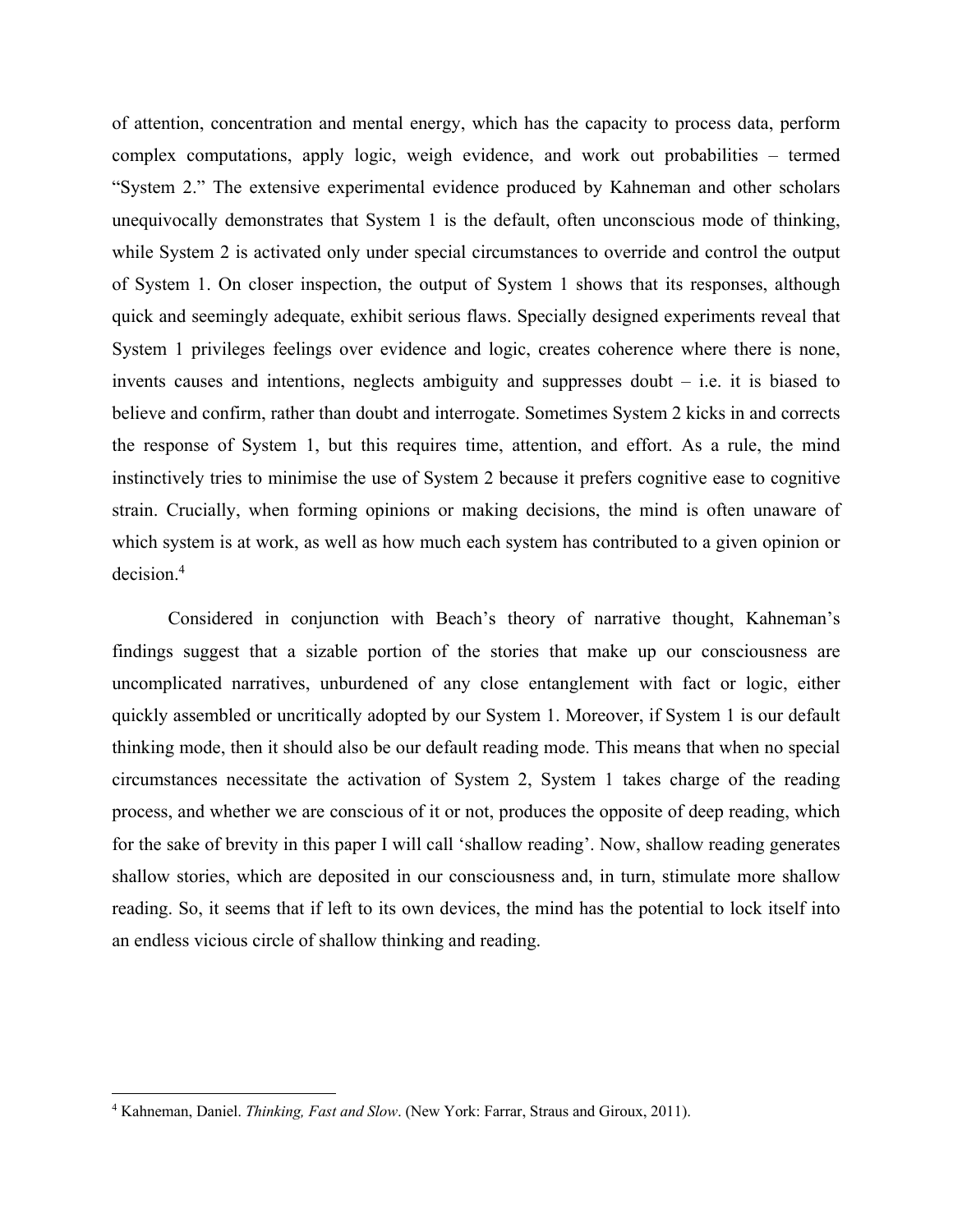## **A changing storyscape**

Another important dimension of the problem is the changing information environment in which the human consciousness operates. For millennia stories have circulated among people in their immediate social environment – families, neighbourhoods, communities. There has been plenty of time for the evolution of social rules to safeguard trust and authority. With the proliferation of writing and literacy, and especially with the invention and industrialization of printing, stories started to travel faster and spread further away in the form of printed texts. There was enough time for developing critical reading capacity and for its dissemination via compulsory education. There was also time for establishing the authority of certain authors and publishers, as well as for the selection, preservation, and ensuring the access to texts that are worth reading. Although people still exchange stories through direct communication and written texts, since the second half of the  $20<sup>th</sup>$  and the first decades of the  $21<sup>st</sup>$  century, the storytelling landscape has been changing significantly. There are indications that this change is coming too fast and that we, both individually and as a society, are not doing our best to keep up with it. In the following sections I will try to outline what I believe to be the most important factors of this change, as well as the major challenges they entail.

#### **Globalization**

We have been aware for some time that we live in a 'global village.<sup>5</sup> The unprecedented facilitation of travel as well as the speedy development of information and communication technology have profoundly changed the way we live. Today, people use technology and access and exchange information globally from a very early age. They travel more as compared to previous generations, study foreign languages, and regularly come into unmediated contact with other people who have different ethnic, religious, and cultural background. In this environment, stories of all sorts also travel more freely. Hardly anyone would disagree that by and large this is a good thing. However, this new state of affairs also presents a serious challenge that we cannot afford to ignore. Stories always emerge and circulate in particular ideological contexts, so when they travel geographically and across cultures, especially when they journey far and fast, they are

<sup>5</sup> McLuhan, Marshall and Bruce R. Powers. *The Global Village: Transformations in World Life and Media in the 21st Century*. (Oxford: Oxford University Press, 1989).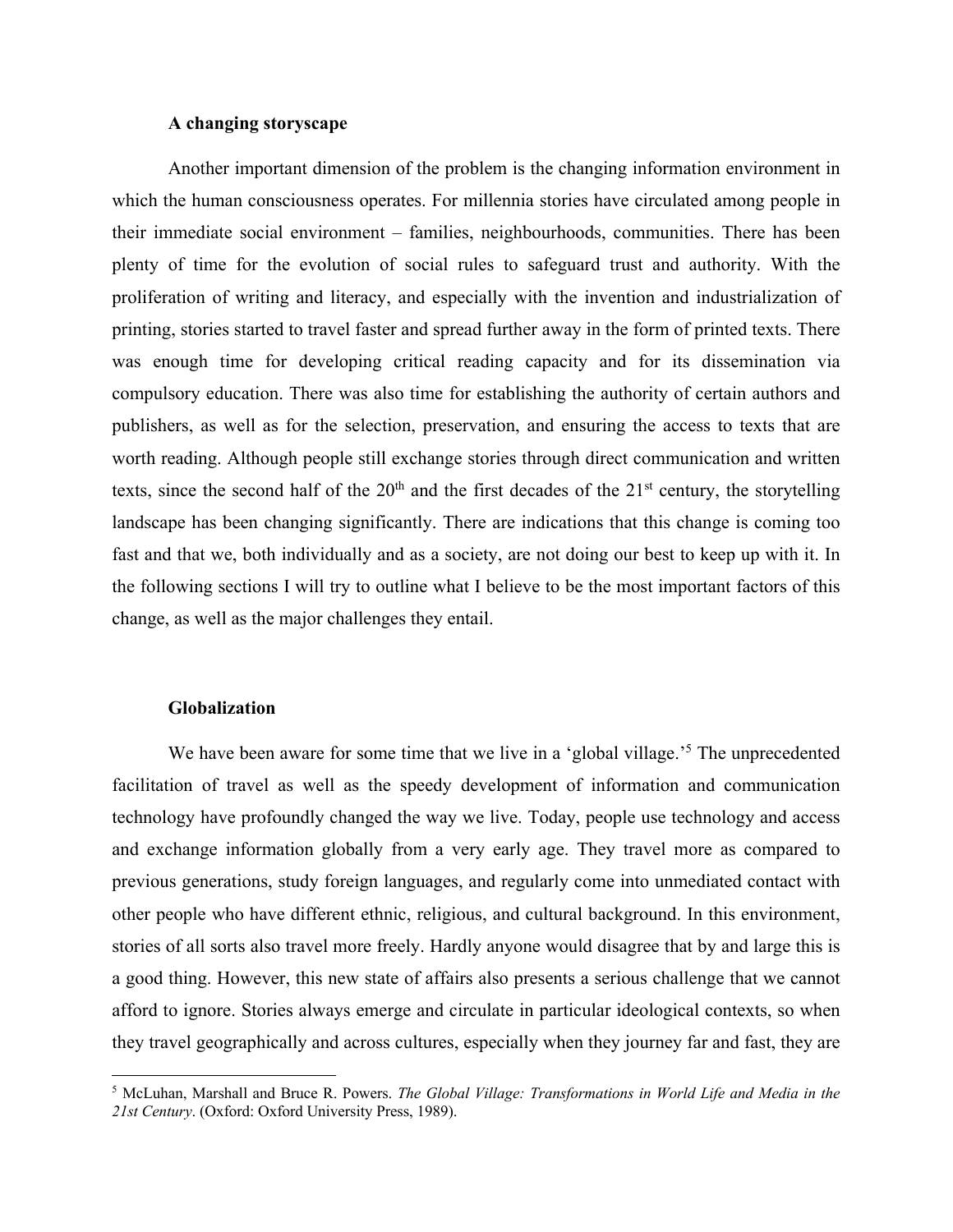often uprooted from their original contextual environment and transplanted onto another, which may differ significantly. This increases the chance that they may be misinterpreted and misused.

#### **Multimodalization**

Storytelling has always been somewhat multimodal. Oral storytelling inevitably involves performative elements like the quality of one's voice, gestures, facial expressions, and sometimes music. Written stories inevitably come to us in the form of texts with certain material features and layout; often they include images or other graphics. Nevertheless, in these traditional forms the verbal mode has been clearly the dominant one. As a result of the everincreasing technological capabilities in graphic design, audio and video recording, production, storing, and dissemination, over the last decades, more and more of the stories that determine what we know, who we are and what we do reach us in multimodal form – as comics and graphic novels, radio programmes, films, TV shows, music videos, advertisements, memes, online audio and video, video games, etc. 6

In these forms, the non-verbal modes of expression such as visual, audio, video, and gestural modes have gained importance and now operate on an equal footing with the verbal one. We perceive multimodal forms as more accessible, compact, entertaining, and more emotionally appealing. While through our social lives and compulsory education we have received some knowledge of how the verbal mode encodes and communicates meaning, which gives us a chance to develop a fair degree of critical capacity with respect to this mode, this is not the case regarding the non-verbal media. The semiotics and rhetoric of the visual, audio, video, and gestural modes, as well as their synergistic effects when skilfully combined in multimodal products, are still considered specialised knowledge and are acquired in specialised schools and milieus. This means that, with respect to the stories circulated in multimodal form, most people are confined to the role of uncritical consumers.

<sup>6</sup> Kress, Gunther. *Literacy in the New Media Age*. (London: Routledge, 2003).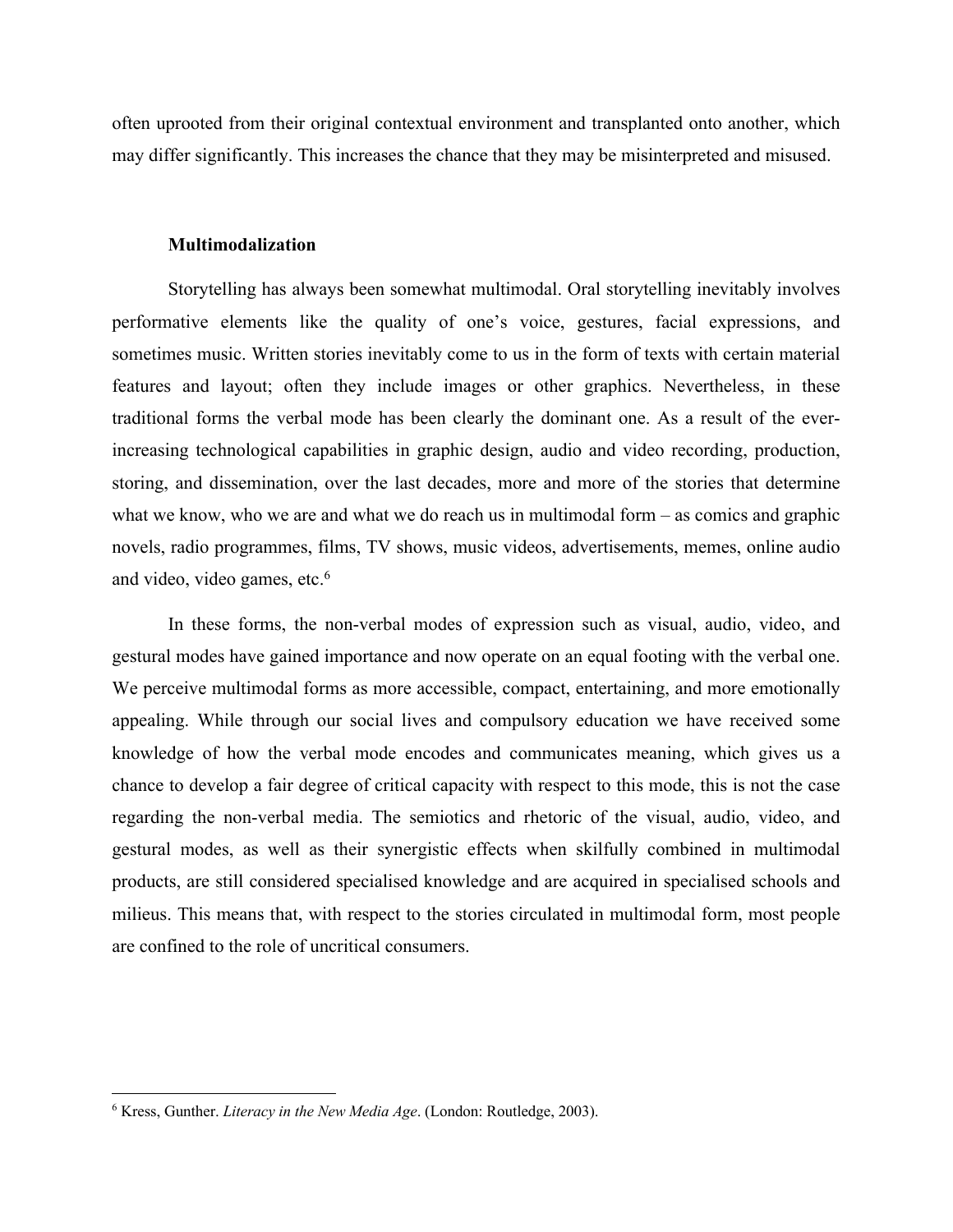#### **Advertising and propaganda**

The imperatives of profit and power have always sought to use storytelling to achieve their own ends. As a result of the development of the consumer society and the opportunity for higher profits, corporations have invested more and more in smart, science-driven marketing and advertising. Empowered by new knowledge and technological capabilities for production, dissemination, and targeting, the stories designed to sell goods have proved tremendously efficient in influencing human behaviour in the market. There is a line, however, between the responsible showcasing of true information about a product and the manipulation of facts, emotions and desires. When this line is crossed, advertising begins to undermine the capacity of the free market to rationally self-regulate and push production to higher quality at a lower cost.<sup>7</sup>

Similarly, the power of storytelling has also been employed in the arena of political marketing. Problematic uses range from shrewd strategies for identifying and exploiting what Arlie Russell Hochschild describes as voters' "deep stories," ranging from individual or shared emotional narratives guiding human behaviour that function below the surface of conscious experience<sup>8</sup> to outright propaganda relying on "alternative facts," "fake news," "post-truth," and other disinformation tactics<sup>9</sup>.

In such cases, abused stories not only aid unprincipled corporations and politicians to win the day, but also cast deep and potentially long-lasting doubts over fundamental values that underpin the highest achievements of our civilization. If most customers do not exercise their free will in making choices predicated on their best interest when purchasing commodities, then the validity of the very idea of the free market is called into question. Likewise, if most voters do not exercise their free will predicated on their best interest in deciding whether to participate in elections and whom to vote for, then the very idea of the democratic process and its capability to secure an ever higher quality of life is called into question. The distortion and sense of uncertainty produced in this way depletes mutual trust, warps shared values, and erodes the social fabric as a whole.

<sup>7</sup> Shiller, Robert J. *Narrative Economics: How Stories Go Viral and Drive Major Economic Events*. (Princeton: Princeton University Press, 2019).

<sup>8</sup> Hochschild, Arlie Russel. *Strangers in Their Own Land: Anger and Mourning on the American Right*. (New York: The New Press, 2018).

<sup>9</sup> d'Ancona, Matthew. *Post-Truth: The New War on Truth and How to Fight Back*. (Ebury Digital, 2017).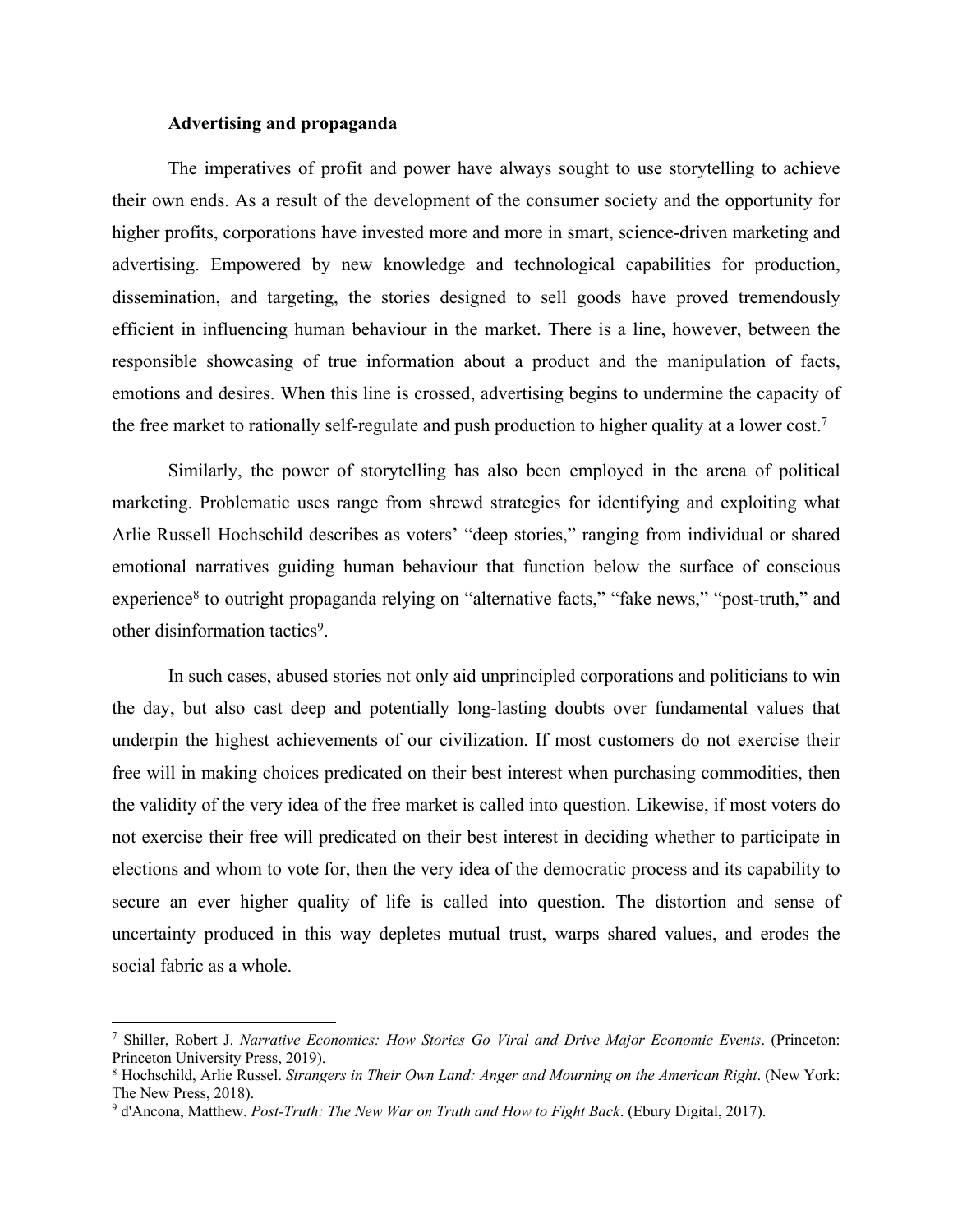# **Information overload**

With the invention and rapid spread of the World Wide Web in the 1990s, humanity entered a new phase generally described as the information age. Anyone who had a suitable electronic device and internet connection gained uninterrupted access to an exponentially increasing volume of texts and other web resources hyperlinked and structured into a searchable data base. Up to a certain point, the facilitated access to information provides better opportunities to understand things and make more educated decisions, but past this point, researchers have found, it amounts to information overflow and results in amplified anxiety, dispersed attention, and inhibited cognitive skills $10$ .

As information overload became a steady feature of the human environment, users had less and less time for deep reading. In order to be able to process information faster, they needed to develop more time-efficient reading strategies like skimming, i.e. reading quickly for surfacelevel comprehension to grasp the overall sense of a text; scanning, i.e. moving your eyes and mindful attention over a text in search of keywords or a particular kind of information; and skipping, i.e. choosing purposefully not to read a text or part of a text. To be able to surf smoothly from one webpage to another, across devices, media, and contexts, they also needed to learn how to read discontinuously, i.e. to hop from one text to another without finishing the previous one, and to integrate some kind of narrative from the bits and pieces of different texts. These reading practices are more and more perceptibly becoming the norm.<sup>11</sup>

Around 2005, the Web went 2.0, i.e. it became a social network which allowed and encouraged all users to generate content and publish it on social media, blogs, vlogs, and the like. This put pressure on publishers to go digital, grant free access to some of their content, and ensure easier and cheaper access to the rest. An incontrovertible blessing of these developments was the democratization of learning. Open education, open access, and open source were all excellent results from this process of democratization.<sup>12</sup> On the downside, publication-quality, reviewed and edited texts, and texts of unknown quality all circulated free of charge and

<sup>10</sup> Klingberg, Torkel. *The Overflowing Brain: Information Overload and the Limits of Working Memory*. (Oxford: Oxford University Press, 2008).

<sup>11</sup> Carr, Nicholas. *The Shallows: How the Internet is Changing the Way We Think, Read and Remember*. (London: Atlantic Books, 2010).

<sup>&</sup>lt;sup>12</sup> Baron, Naomi S. *Words Onscreen: The Fate of Reading in a Digital World*. (Oxford: Oxford University Press, 2015).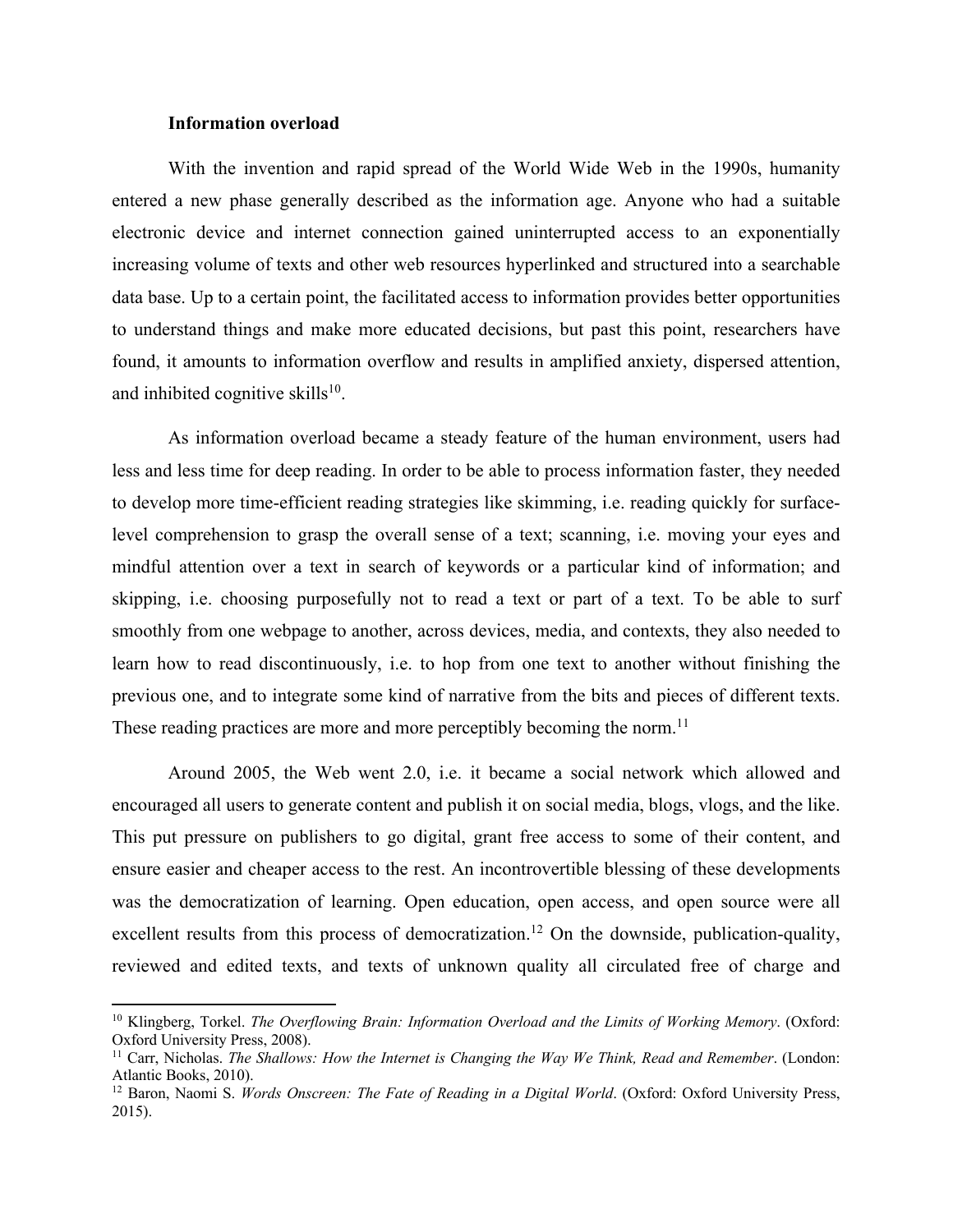competed for the attention of online readership. As a result, most online readers developed the impression that reliable information on any topic could be found on the internet for free, and by extension, that regardless of its source, if a story they found online cohered with their feelings and general knowledge, then it was worth reading.

# **Data, algorithms, AI and hypertargeting**

The transition to Web 2.0 was paralleled by the realization that the information produced by internet users while using search engines, navigation tools, social media, online shopping platforms, connected devices, etc. is a valuable resource, because it can be harvested, stored, structured, analysed, and utilized to create added value. Due to the huge amount and complexity of the extracted information, it was termed 'big data,' and technical capabilities were developed for its storage and processing. Researchers developed sophisticated algorithms that could transform it into surprisingly accurate predictions and decisions. To the optimist, this meant that before long we would have digital tools using neural networks of algorithms, i.e. Artificial Intelligence, to help people receive better medical treatment, solve everyday problems, communicate across languages, find the perfect partner, quickly navigate to the most relevant news and entertainment, take advantage of the best shopping offers, etc.<sup>13</sup>

While we have indeed seen some of this, we are becoming increasingly aware of how the data produced by us as internet users is being exploited to capture our emotions, profile our personalities, and predict and guide our behaviour. In 2014, a study in psychometrics compared the personality judgments about a substantial sample of volunteers made by computer models based on their digital footprint (in this case, Facebook likes) to those made by their co-workers, friends, relatives, and family members based on social-cognitive knowledge. It concluded that data-driven computer models, even when using very limited data sets (as little as 100 likes), are by far more accurate in predicting people's personality than human perception, and that the profiling of users can be conducted automatically without involving human agency.<sup>14</sup>

<sup>13</sup> Sumpter, David. *Outnumbered: From Facebook and Google to Fake News and Filter-bubbles – The Algorithms That Control Our Lives*. (New York: Bloomsbury Sigma, 2018).

<sup>14</sup> Wu, Youyou, Michal Kosinski and David Stillwell. *Computer-based personality judgments are more accurate than those made by humans*. (PubMed, 2015).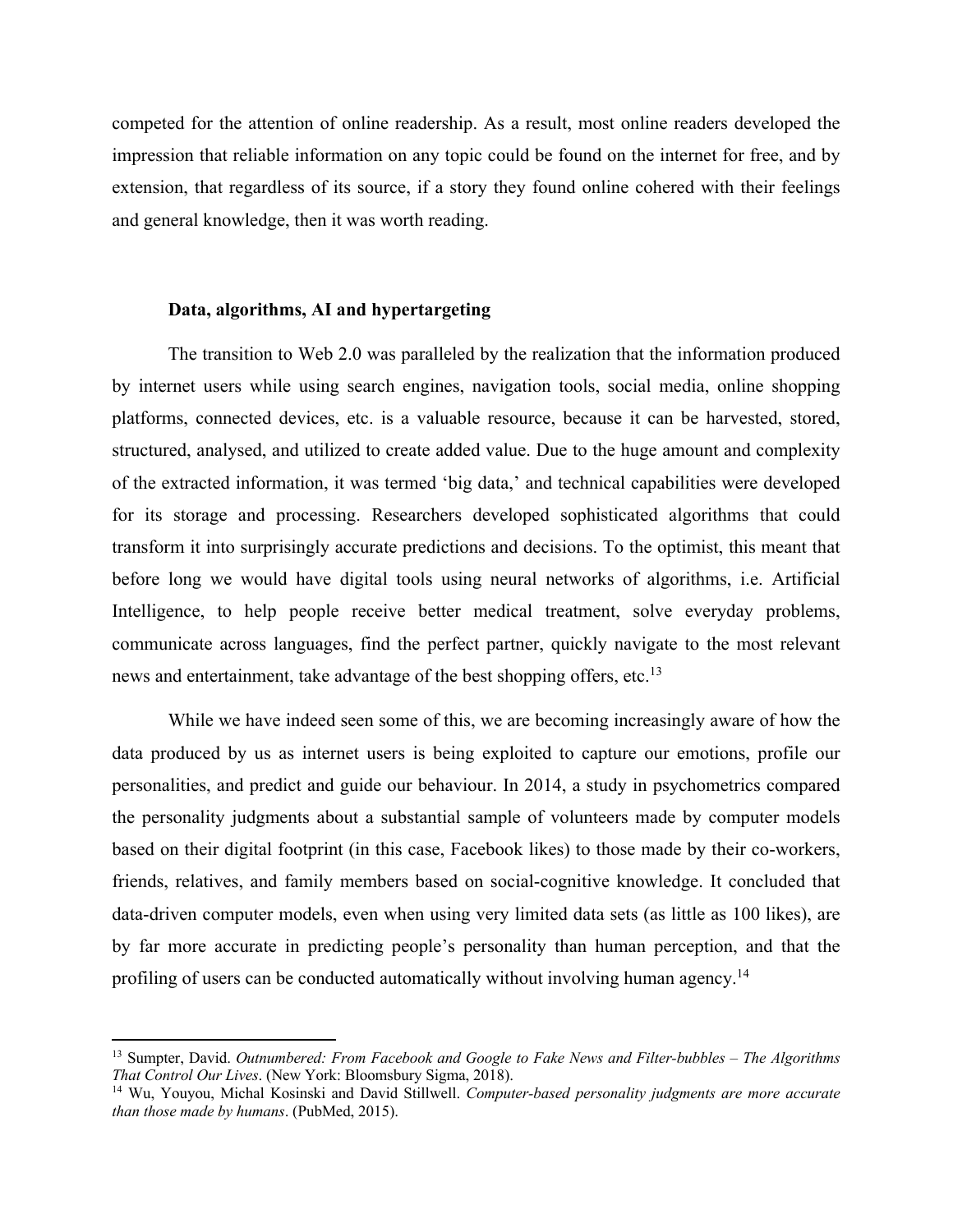Revelational as it may be, this ground-breaking discovery was hardly implemented as a force for good. Its most tangible effect has been the ever more systematic use of hypertargeting, i.e. delivering personalized content to differentiated groups or individuals for the purpose of commercial and political marketing. Algorithms are designed to automatically profile and target us with information that we are more likely to enjoy or believe. In more extreme cases, armies of bots, i.e. automated generators of information operating at very high speed, flooding the internet with all sorts of content, including fake news and distracting information, are created to cheat the statistical principles of operation of online platforms. As a result, our Google searches, Facebook, Instagram, and Twitter feeds are full of targeted stories that inconspicuously blend in with the information we are genuinely seeking.

There can be little doubt that this strategy serves its purpose. We spend more and more time online. We are buying more than we need, and our choices as customers are rarely rational. Political campaigns investing heavily in hypertargeting prevail even as they propose nonsensical policies and outright lies. The latter became evident in April, 2016, when the Leave.EU campaign attracted more votes in the Brexit referendum, setting Britain on the path of withdrawal from the European Union, and in November the same year, when Donald Trump became the 45<sup>th</sup> president of the United States. Much less clear, however, is what narrative patterns, what stories, form on our screens and in our minds as a result of these automated background processes. Hence, we cannot tell how they affect our personal stories or how they shape and reshape our shared communal narratives, our culture, knowledge, beliefs, values, and attitudes in the longer run.

# **Unfortunate synergies**

It is important to emphasise that the factors outlined above are discussed in isolation only for the sake of more careful consideration. In reality, they operate in close entanglement and enhance each other in various ways. Multimodal products are the key currency of a global entertainment industry. They are promoted by advertising, broadcasted via global online platforms, even created automatically by bots and AI. Advertising and propaganda harness the emotional potential and communicative ease of multimodal products, as well as the dissemination, disinformation, and hypertargeting potential of online platforms. Online platforms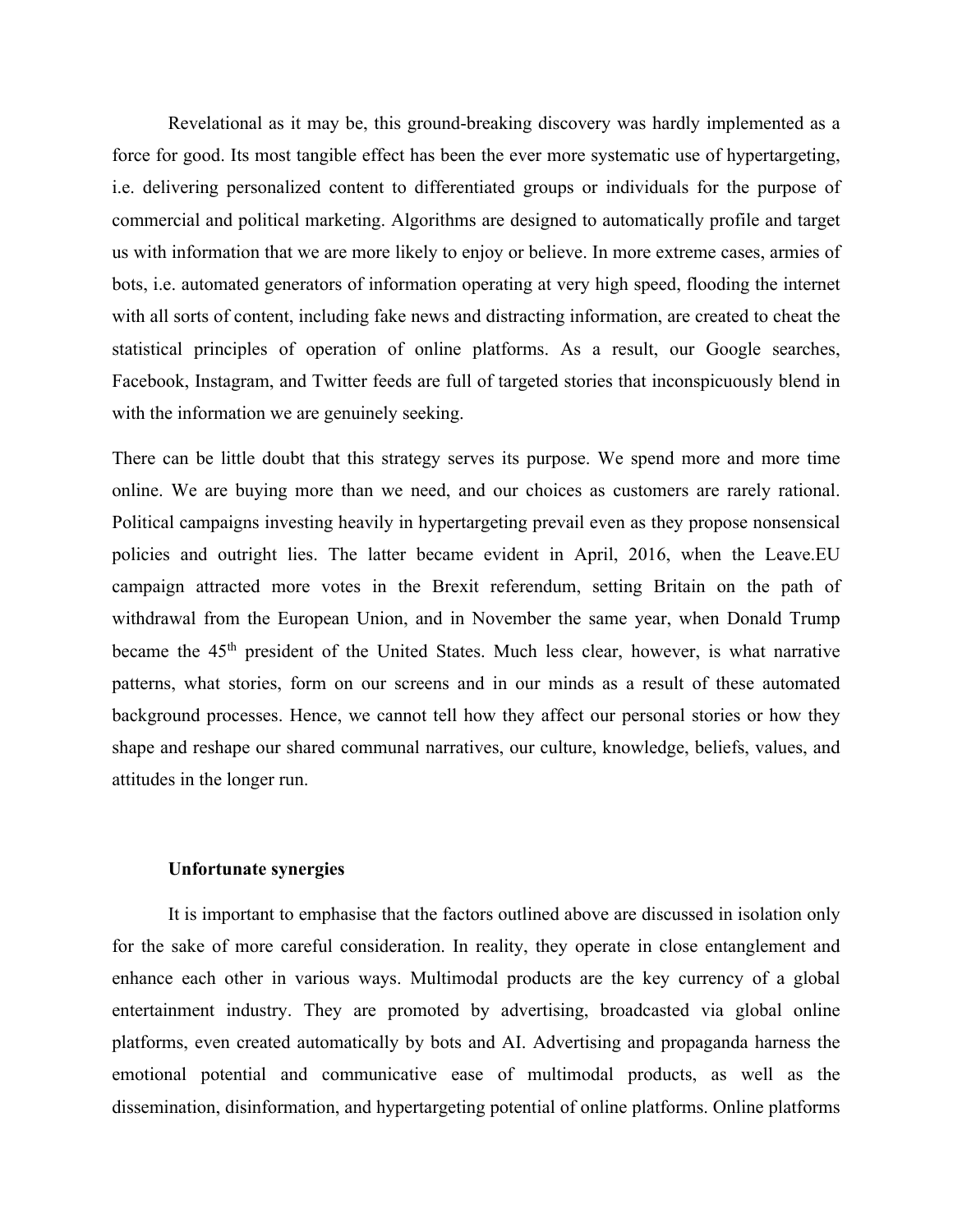distribute multimodal and targeted content to attract users in order to raise profit from service fees, advertising, and propaganda. Multinational big data companies use the Internet to harvest data from online platforms and connected devices. They develop ever more efficient and automated technical capabilities for storing, structuring, and analysing these data. Although the outputs of these capabilities may be used to significantly improve everybody's quality of life, for the time being, they are more often sold to the highest bidder, which happens to be the advertisers and political marketeers. An enormous amount of stories is generated and circulated in this process at incredible speed.

Each of the above factors, as well as their synergistic effects, cohere with the natural inclination of the human consciousness to use ready-made stories, its automatic preference for System 1 thinking, and its soft spot for easy emotional gratification. The result of this coherence is a state of mind that finds deep reading difficult, or avoids it altogether, regardless of the qualities of the text that is to be read. Over time, this state of mind grows into a mind-set, and we can see the results in terms of functional illiteracy, higher-order reading and thinking deficits, and ultimately – obstructed ability to learn and develop one's personality. Yet all this should not be taken as predestination to failure. It is simply a host of adverse factors that educators should acknowledge, examine, understand, and find a way to deal with in order to create a better learning environment and step up professional support for learners. As we can see, the problem is systemic, and it therefore requires a systemic solution - it requires a coordinated response by teachers, educational institutions, and policymakers. In the following part of this paper, I will offer some reflections and try to sketch out what I think such a coordinated response could look like.

#### **From reading to literacy**

The approaches to reading pedagogy have evolved over the years alongside the research of human consciousness, learning, and memory. One of the effects of Ivan Pavlov's discovery of conditioning in 1897 was the method of conditioned learning. Reading, too, was considered conditioned behaviour that is susceptible to programming. As a process, it was broken down into subskills, such as the identification of visual signals, their conversion into sounds, and the combination of these sounds into words, phrases, sentences and text. This method of teaching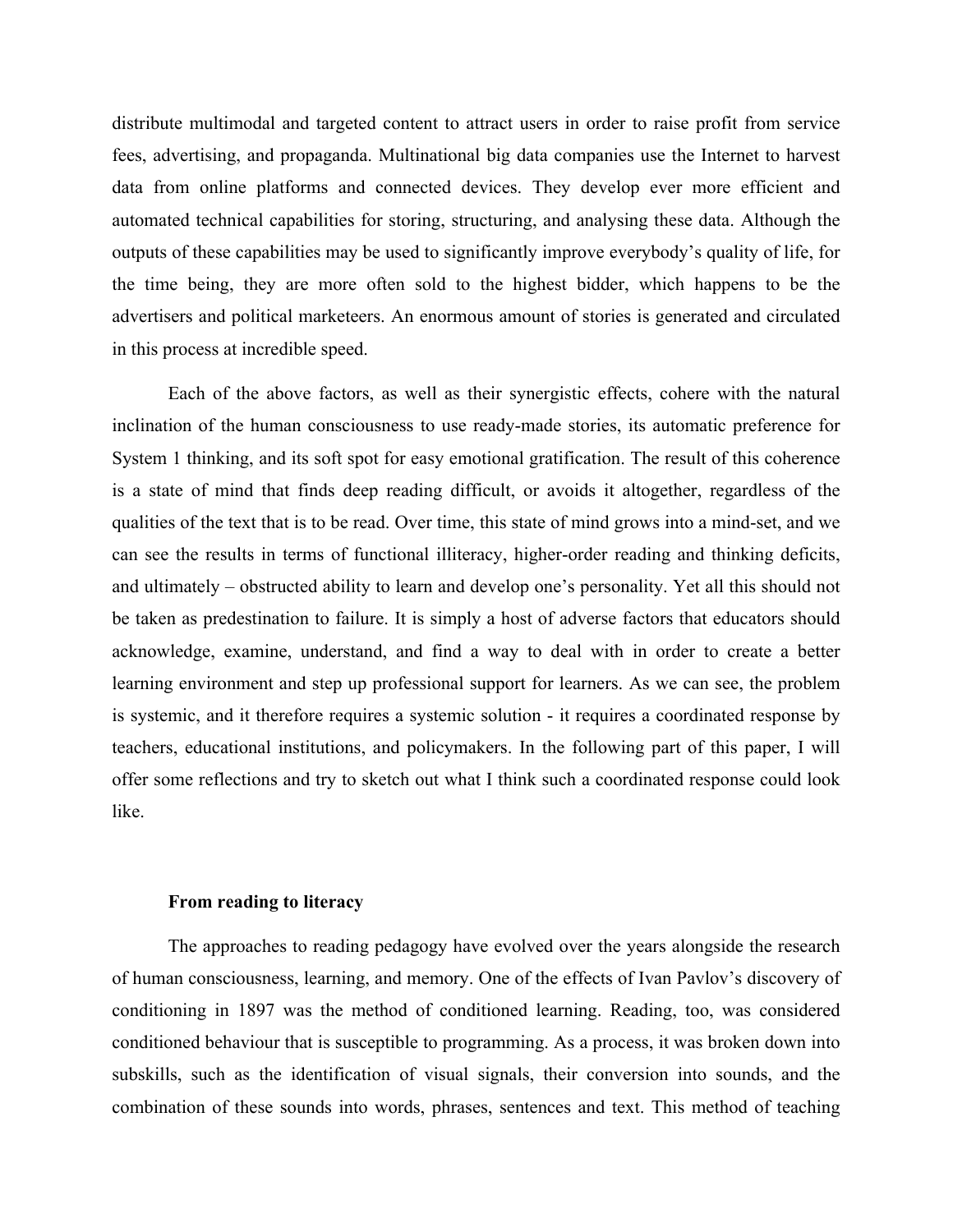reading became generally known as the phonics approach. It was the dominant method used in the first half of the twentieth century, and in many schools, it forms part of reading pedagogy to this very day.

At the same time, researchers and practitioners remained aware that there is much more to reading than measurable and reproducible behaviours. For Gestalt theorists, for instance, understanding phenomena could not be achieved by concentration on individual skills and subskills, but requires comprehension of the whole. They were interested not only in the capability of human beings to decode language, but in how they used all available data from perception and memory to make coherent sense of the decoded message.

The following stage of development, which took place after 1968, was predicated on the idea of learning as a natural process. Language was understood as an innate human capacity that should be developed through meaningful use, not drilled to the point of mindless reaction. It was assumed that human beings are biologically programmed to acquire language in favourable conditions. The reader was imagined as an active participant in the reading process, who could create meaning using various sources of information and various information processing strategies. From this perspective, it became unreasonable to imagine learning to read without learning to write, speak, or listen. Therefore, all language-related capabilities were integrated into the unified concept of literacy. 15

#### **From literacy to literacies**

The following phase in the development of reading pedagogy was marked by the understanding that literacy cannot be conceived as autonomous; it is always ideological, i.e. dependent on specific social and cultural contexts. <sup>16</sup> This realisation led to a paradigm shift in the field of literacy and the emergence of the notion of 'socio-cultural literacy.' According to this new understanding, literacy could not be taught and learned in the abstract; it could only be taught and learned in terms of concrete literacy practices entangled, as they were, in a complex

<sup>15</sup> Alvermann, Donna E., Norman J. Unrau and Robert B. Ruddell. *Theoretical Models and Processes of Reading, Sixth Edition*. (International Reading Association, 2013).

<sup>16</sup> Street, Brian. *Literacy in Theory and Practice*. (Cambridge: Cambridge University Press, 1984).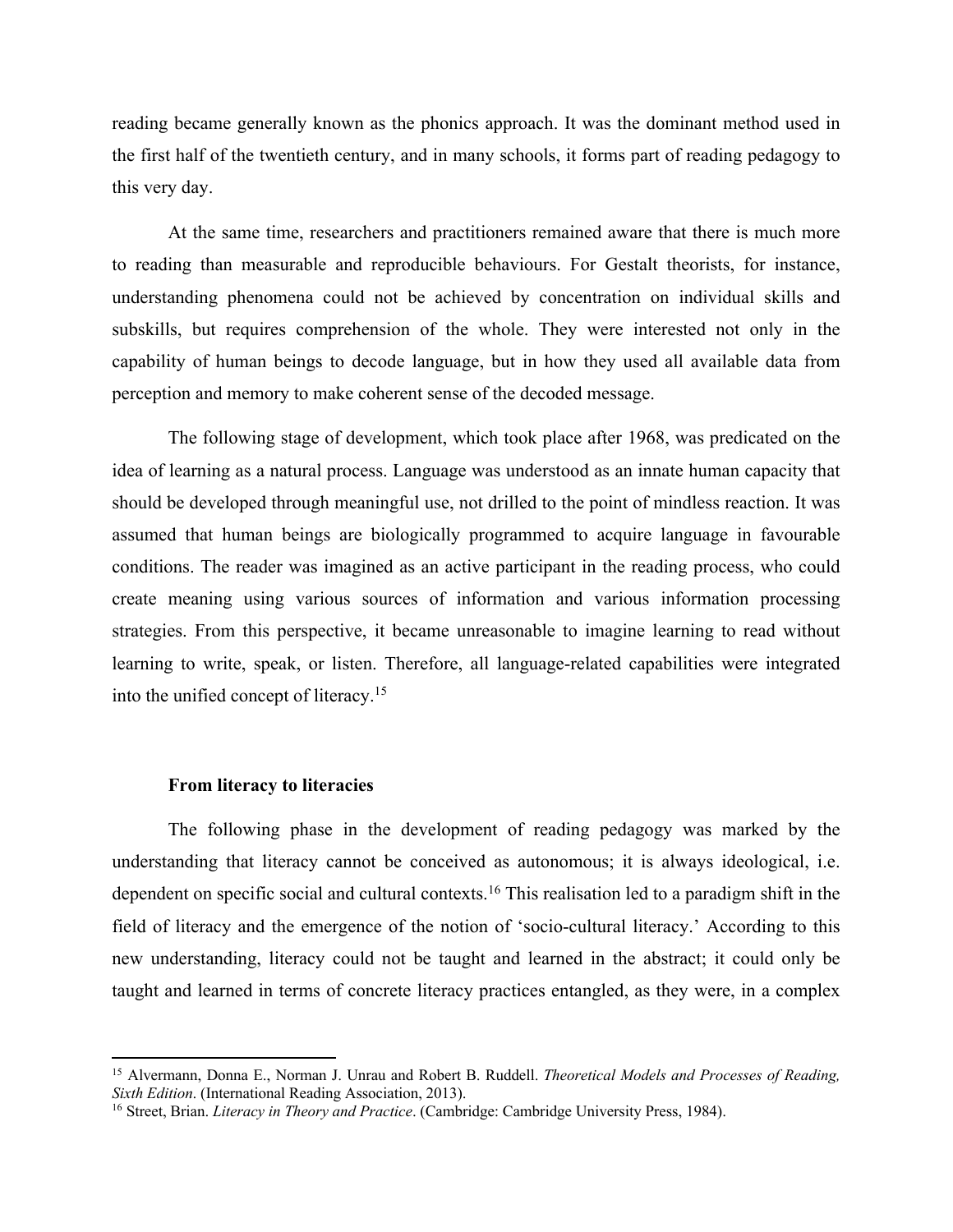web of interpersonal, intercommunal, economic, and political relations. As Paulo Freire suggested, literacy was about reading the word and the world.<sup>17</sup>

When human relations are in focus, especially economic and political ones, they inevitably involve concerns about the distribution of power. Therefore, the next development of the contextual scope of literacy had to address the problems of inequality, hegemony, and oppression. Throughout human history, powerful social, economic, or political agents did their best to put in place dominant discourses that would use the power of language to maintain their privileged position and keep underprivileged individuals and groups under their control. From this point of view, true literacy was seen as a liberating and empowering force that could teach the oppressed to challenge those discourses and gain ground in their social struggle. In order to do this, they had to develop a complex analytical capacity termed 'critical literacy.' Critical literacy provides learners with the conceptual tools to deal with ideology and disinformation, check facts, delineate fact from opinion, weigh social and cultural bias, examine rhetorical structures, and interpret silences in relation to gender, race, ethnic, class, religious, value, geographic or other inequalities.<sup>18</sup>

Literacy also has a much more mundane dimension. Starting from the 1950s, researchers found that even in developed societies there is a serious number of persons of adequate schooling, age, language skills, basic reading skills, and Intelligence Quotient who are incapable of understanding complex texts which they have to use in their workplaces or in their everyday lives as citizens. It was understood that this incapacity had a quantifiable economic and social cost, so it became the subject of more interest, including on the part of policy makers (e.g. *A Nation at Risk*, 1983). The term that stuck was 'functional illiteracy,' and the different measures put forth by international actors, such as UNESCO, OECD, IEA, as well as national governments, have been aimed at increasing the 'functional literacy' of citizens.

By the end of the 1990s, when the oversaturation of the media and information landscape became evident for everyone, theorists began to consider the impact of these environmental changes on reading and literacy in general. It was understood that reading was no longer limited

<sup>&</sup>lt;sup>17</sup> Freire, Paulo and Donaldo Macedo. *Literacy: Reading the Word and the World*. Abingdon: Taylor & Francis, 1987.

<sup>18</sup> Mills, Kathy Ann. *Handbook of Writing, Literacies, and Education in Digital Cultures*. (New York: Routledge, 2017).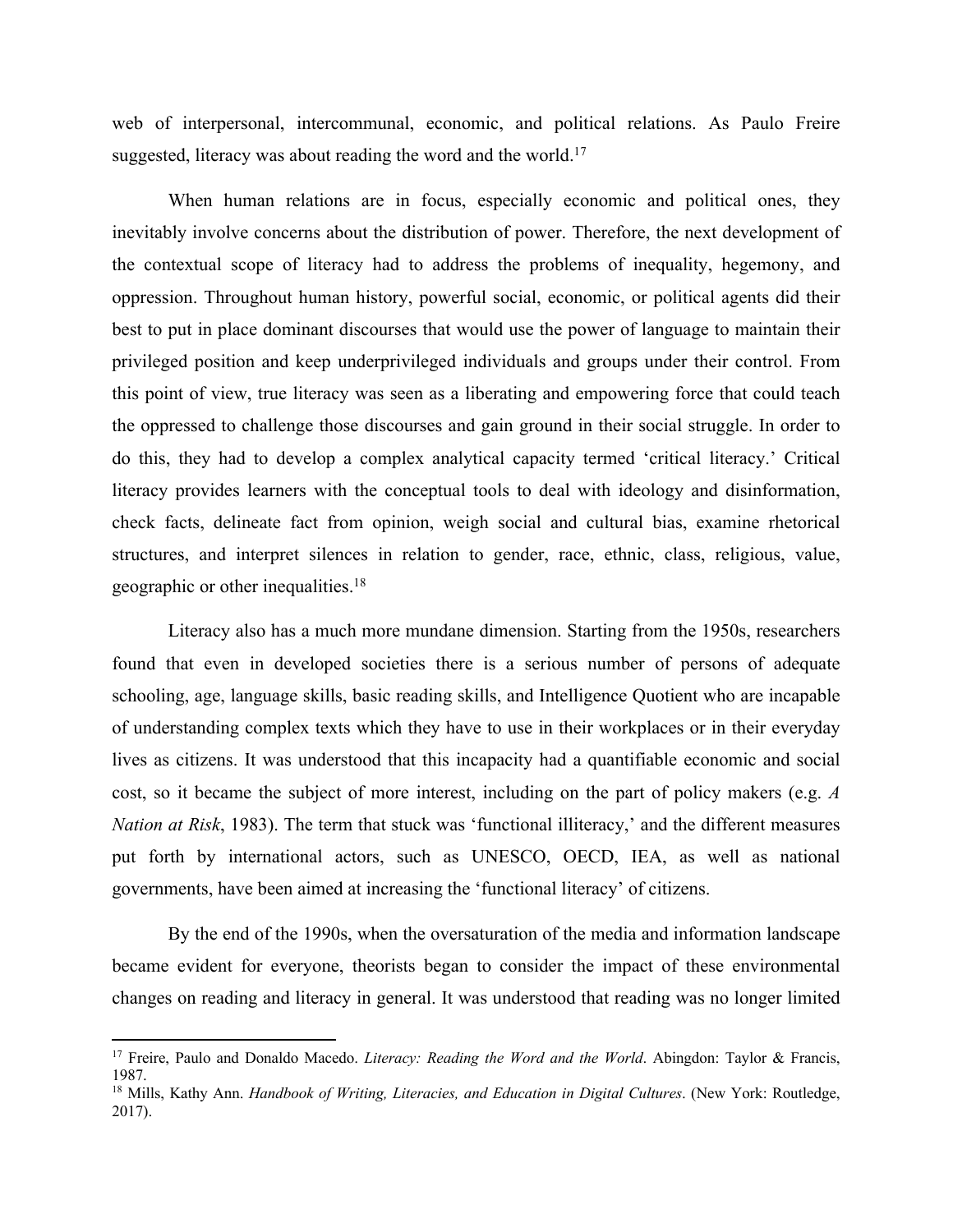to traditional written texts but extended to the nonlinear, interactive, dynamic, and visually complex texts conveyed via audiovisual media and the World Wide Web. This was the time when they began talking about the 'new literacies.'<sup>19</sup>

One of these new literacies is 'multimodal literacy.' Its *raison d'être* is predicated on the understanding that as today's texts rely more and more on non-verbal modes of communication and persuasion, we are falling behind in our capacity to approach them critically because most of us are not trained in decoding, understanding, and encoding these modes. Normally, traditional literacy aims at developing critical capacity with regard to the rhetorical use of the verbal mode – language is taught systematically, so learners can identify grammatical and logical incoherence; literature is taught so learners can identify hyperbole, irony, paradox. However, when it comes to the rhetorical use of the non-verbal modes, such as visual, audio, gestural, spatial, as well as all sorts of combinations between them and the verbal mode, general education provides little or no knowledge of how they work or interact. A possible solution to this problem may be glimpsed through the lens of social semiotics, i.e. if the non-verbal modes, just like the verbal one, are viewed as sign systems, they can be studied in parallel, and the transmedial synergies or tensions between them can be mapped.<sup>20</sup>

Even in 2005, surveys already showed that the Internet was becoming the prevailing technology for obtaining information. Since then, researchers have recorded a steady increase in the average time spent with digital media reaching an impressive 6.5 hours per day in the USA (eMarketer Report, 2019). The situation of European countries participating in the same survey differs only slightly. However, as of 2015, almost half (44.5%) of the population of the European Union aged 16-74, lacked sufficient digital skills to participate in society and economy (Eurostat, 2015). Therefore, there seems to be a need for more serious attention to yet another type of literacy – 'digital literacy.' Due to the high rate of development of digital technology, digital literacy is a highly dynamic concept that must be updated frequently. According to one of the most recent frameworks, digital literacy includes the ability to browse, search, filter, evaluate, and manage data, information, and digital content; to communicate and collaborate using digital technology; to use it safely, protecting data and privacy, health and well-being, the environment

<sup>19</sup> Lankshear, Colin and Michele Knobel. *A New Literacies Reader: New Perspectives*. (Bern: Peter Lang, 2012).

<sup>20</sup> Mills, Kathy Ann. *Handbook of Writing, Literacies, and Education in Digital Cultures*. (New York: Routledge, 2017).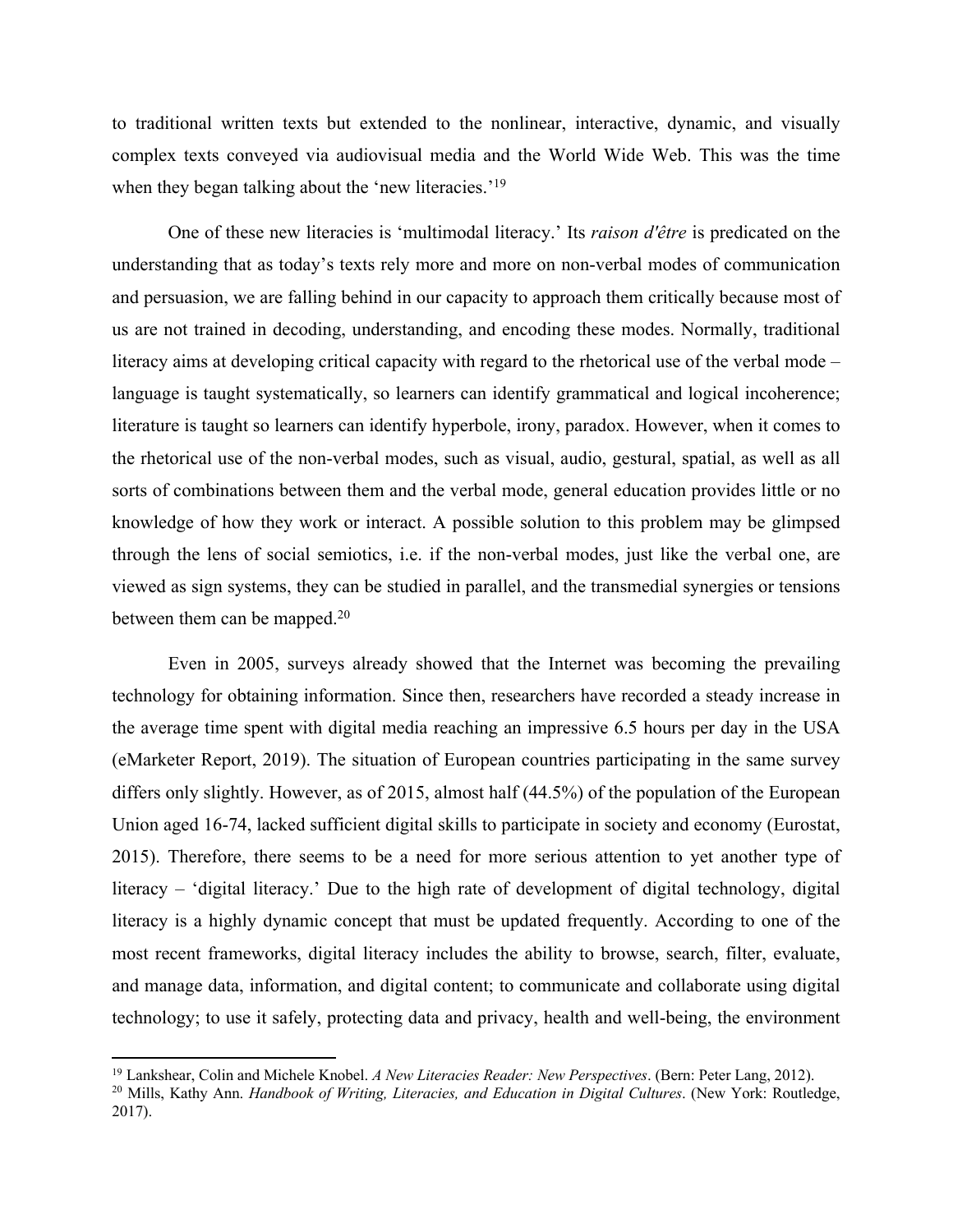and human infrastructures; to create digital content; and to solve problems, both individual and social, using the capabilities of digital technology (EU DigComp 2.0, 2016).

Many authors identify and define other broader and more specific literacies. For instance, 'information literacy' and more recently 'data literacy' have been discussed as part of the wider 'digital literacy.' 'Visual literacy' and 'media literacy' have been considered in the context of 'multimodal literacy.' Closer attention has been paid to 'cultural literacy' and 'emotional literacy.' The importance of 'numeracy' and 'science literacy' for the more general 'critical literacy' has also been elucidated. Looking at this overpopulated literacy landscape, theorists talk more and more about 'multiliteracies'<sup>21</sup> and 'transliteracy.'<sup>22</sup>

## **From literacies to competences and competence frameworks**

The latter development reflects the need to bring order out of multiplicity. If educators are to inform their practices from the discoveries and discussions outlined above, they need to translate them into coherent frameworks of learning objectives, reliable assessment tools, functional pedagogies, as well as favourable organisational and infrastructural environments.

So far, most of the work on learning objectives has been done by international and supranational organizations. For several decades UNESCO, OECD, the World Bank, the American Partnership for 21<sup>st</sup> Century Skills, the Council of Europe, and the European Union have tried to formulate and update regularly detailed sets of learning objectives that would give learners better current and future opportunities for employability, adequate personal development, active citizenship, etc. These objectives are structured in frameworks in which they are organised hierarchically and the interconnections among them are explicated. A substantial amount of research, knowledge, and pedagogical theory are generated around these frameworks. National governments are welcome to use both the frameworks and the know-how associated with them to inform their domestic education policies.

The foremost issue each framework needs to address is how to conceptualize its objectives. Since the beginning of this process, it has been clear that the traditional learning

<sup>21</sup> Kalantzis, Mary and Bill Cope. *Multiliteracies: Literacy Learning and the Design of Social Futures*. (New York: Routledge, 2005).

<sup>22</sup> Sukovic, Suzana. *Transliteracy in Complex Information Environments*. Oxford: Chandos Publishing, 2016.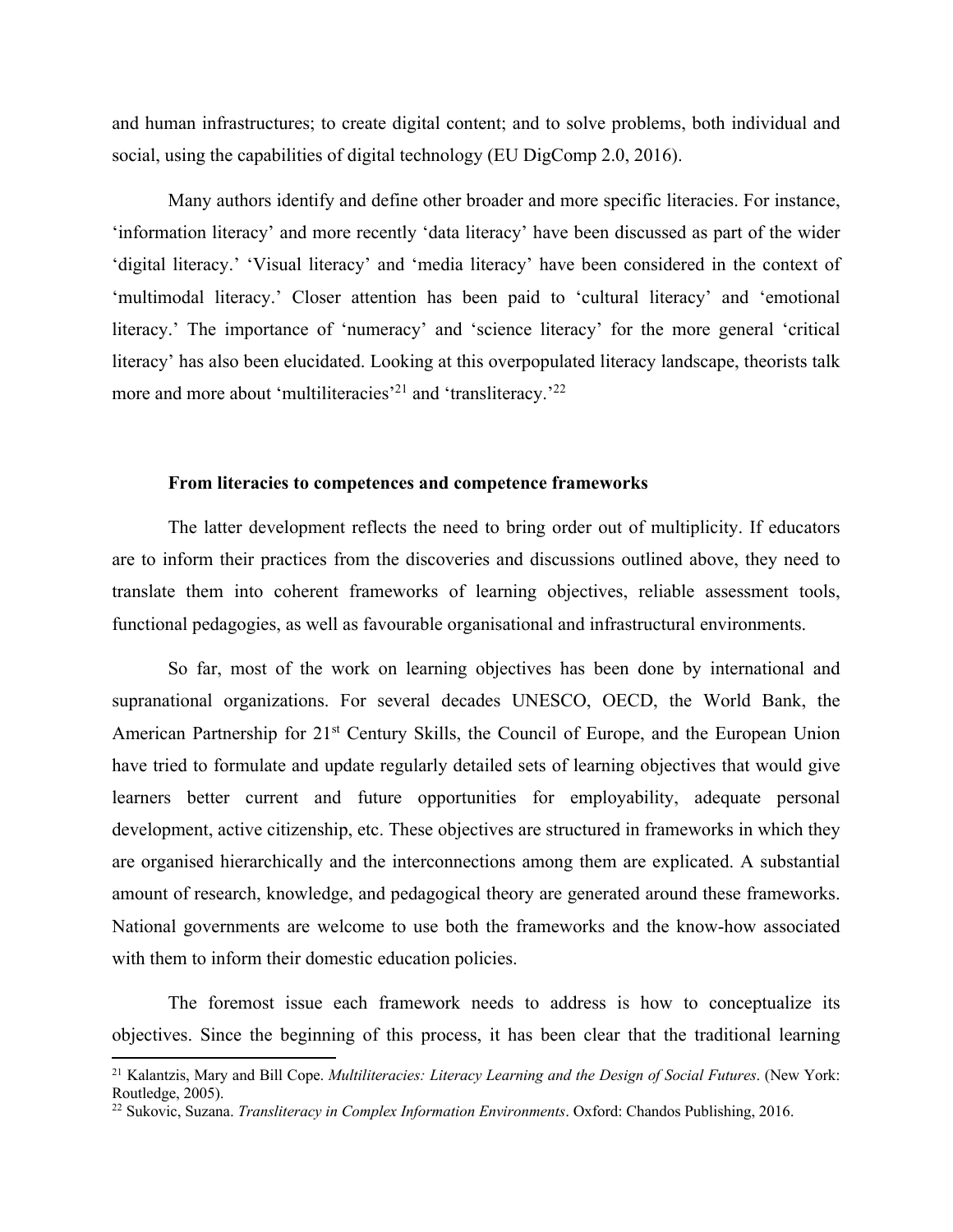objective of knowledge, especially easily quantifiable factual knowledge, is insufficient at a time when everyone has information ready at one's fingertips. In this new era, knowledge only matters when applied, and therefore frameworks have added special emphasis on the concept of 'skill.' The notion of skill-based education is helpful because it has motivated both policy makers and educators to identify, describe, and develop means to measure the transformation of knowledge into added economic and social value. Yet if we look deeper, we will find another layer of learning objectives, which account for students' choices, judgments, behaviours and actions – it is the layer of personal values and attitudes. These objectives are the most difficult to develop and measure. Moreover, even though factual knowledge can perhaps be taught on its own, skills, attitudes and values cannot; they are closely interwoven with each other as well as with knowledge. Therefore, some frameworks use the higher structure of competence to identify a coherent set of knowledge bits, skills, attitudes, and values. Competences then become the building blocks of these frameworks.

Scholars working on the frameworks arrange competences based on their understanding of the current, as well as what they estimate will be the future, needs of the labour market and of society at large. Approaching the task from different perspectives, they seem to have reached very similar results. What is more, they seem to have reached similar general structural principles of the competences model. First, competences can be divided into two general categories – basic and more specialised (academic or professional). International organisations deal mainly with the former group, while the conceptualisation of the latter is left to national ones and institutional policy. Second, the development of both categories of competences is a lifelong project. Naturally, it is impossible to start developing academic or professional competences without first reaching a fair level of basic ones, but the work on basic competences never stops. Third, much of the knowledge, skills, attitudes, and values are developed across disciplines. Moreover, some knowledge, skills, attitudes, and values are shared between competences. This means that the whole competence model must be deeply ingrained into the curriculum and its elements must be carefully coordinated at the level of curriculum design. Fourth, skills, and even more so attitudes and values, are developed across multiple environments that go beyond the limits of the classroom and involve a number of institutional and non-institutional settings, such as research and cultural institutes, sports and citizens' organisations, the workplace, family, social, urban and natural environment, etc. This means that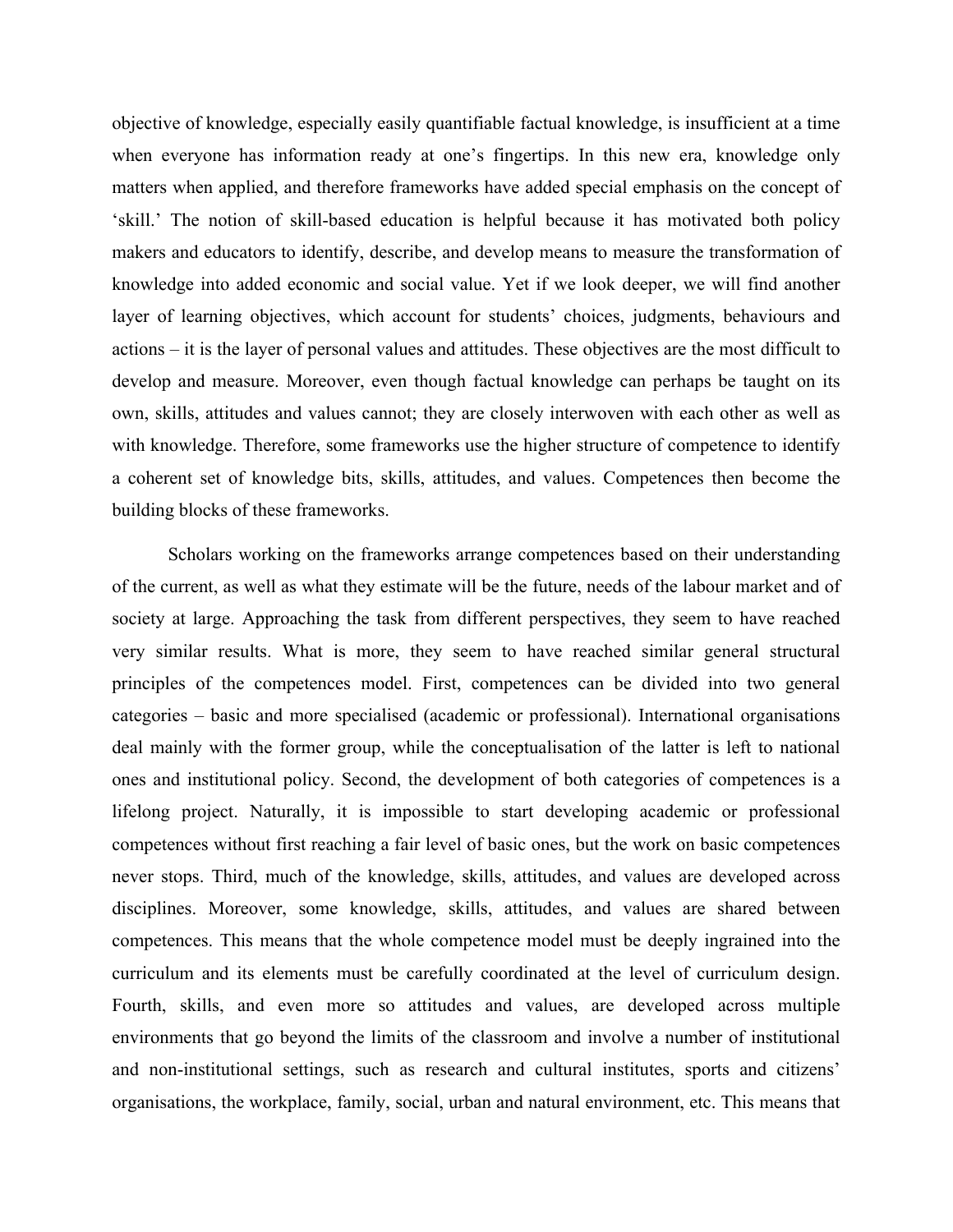the optimal development of competences depends on the optimal coordination of education, research, culture, labour, social, and environmental policies.

## **Reading competence as a set of learning objectives**

To imagine how this could play out in practice, let us consider the case of reading competence in a real-life context in Bulgaria. As a European Union Member State, pooling capacity in common policy areas, participating in joint research and before long also in joint education initiatives, a reasonable choice for Bulgaria would be to adopt and adequately implement the framework of Key Competences recommended by the Council of the European Union in 2006 and restated in 2018. The framework proposes basic competences for lifelong learning. Reading competence is part of the first and most fundamental competence in the set 'literacy competence' (formerly known as 'communication in the mother tongue'). The other competences are multilingual competence; mathematical competence and competence in science, technology, and engineering; digital competence; personal, social, and learning to learn competence; citizenship competence; entrepreneurship competence; cultural awareness; and expression competence.

Based on the above discussion, we already know that developing reading competence cannot be considered in isolation from the other dimensions of literacy competence. In terms of knowledge this means sound understanding of written information, understanding of vocabulary, functional grammar and the functions of language, awareness of the main types of verbal interaction, in a range of literary and non-literary texts, the main features of different styles and registers of language. In terms of skills, it involves the ability to communicate in a variety of situations, to distinguish and use different types of sources, to search for, collect and process information, to use aids, and to formulate and express arguments, to think critically, and to assess and work with information. In terms of attitudes, it comprises a positive disposition to critical and constructive dialogue, appreciation of aesthetic qualities, interest in interaction with others, awareness of the impact of language on others, and an urge to use language in a positive and socially responsible manner.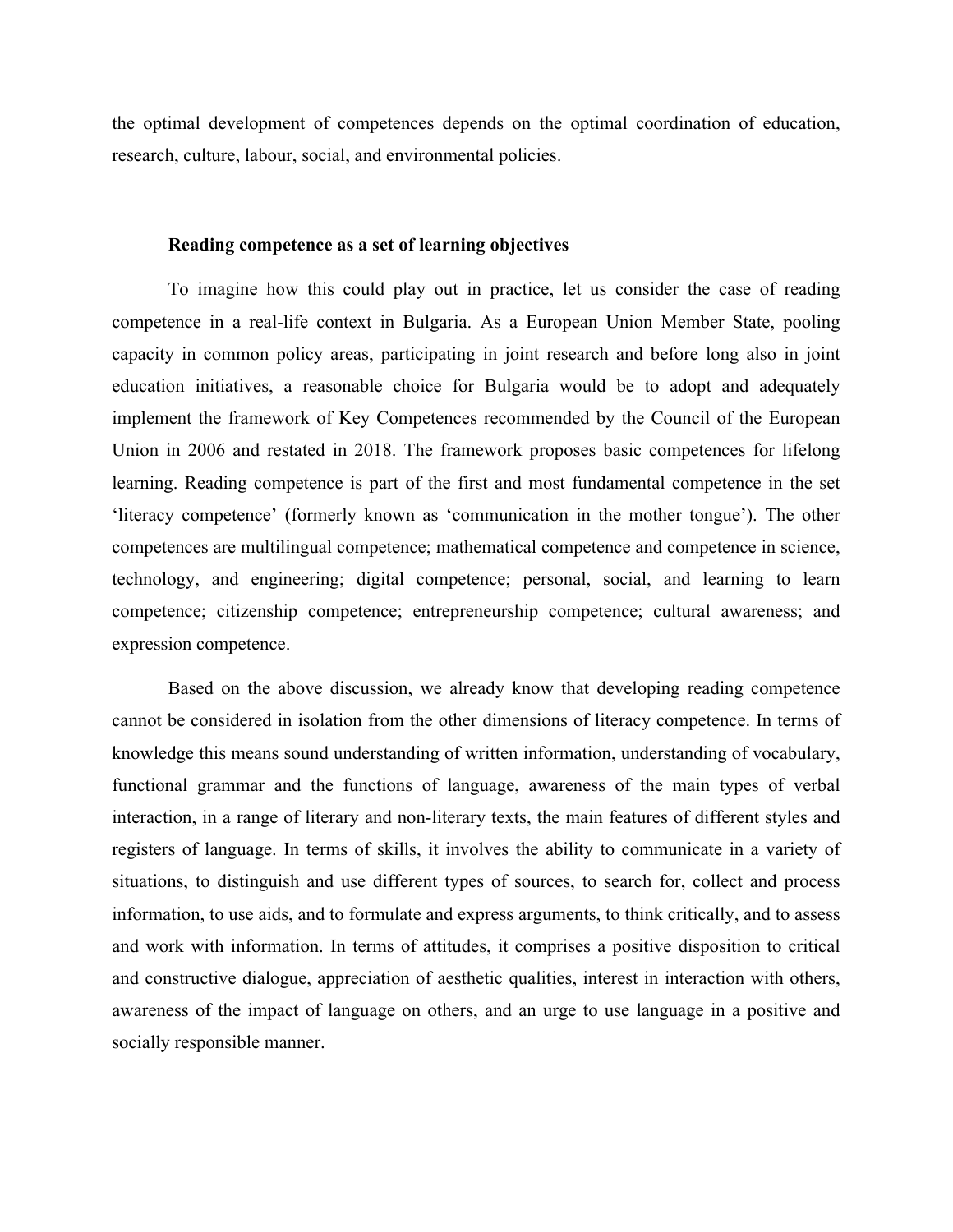Moreover, as a result of globalization, a significant share of the information we need or consume comes in a foreign language. Therefore, reading competence also depends on multilingual competence. Naturally, this competence relies on the knowledge of vocabulary, grammar, and ability to understand foreign languages, but also, and perhaps more importantly, it includes knowledge of foreign societal conventions and cultural contexts, as well as respect for cultural diversity and intercultural communication. Reading discontinuous texts including data, mathematical models, charts, and graphs requires numeracy and mathematical competence, while competence in science, technology and engineering results in respect for truth and logical coherence. The overwhelming proliferation of digital texts of various kinds calls for sound digital competence, involving understanding of how devices, software, networks, artificial intelligence and (ro)bots work; a critical approach to the validity, reliability, and impact of the information and data accessed through digital means; as well as ethical, safe and responsible use of digital technology. The ever more sophisticated economic and political exploitation of affect underscores the need for adequate personal and social competence, which entails the capability of understanding one's own emotions as well as the emotions of others. Furthermore, critical literacy and readers' resistance to oppressive and manipulative discourses depend on solid citizenship competence, which means knowledge of political concepts and social processes, media literacy, as well as respect for democracy, human rights, freedom of expression, social justice and fairness. Last but not least, reading also relies heavily on cultural awareness and expression competence. On the one hand, this competence includes contextual knowledge of the history of ideas and critical theory. On the other, it provides semiotic keys to understanding nonverbal modes of expression that enable the competent reading of multimodal texts, which is crucial in an increasingly multimodal mediascape.

The next step would be to build the school curriculum around these learning objectives. The Bulgarian school relies on subject-based instruction, so they must be aligned with subjects. Considering the challenges to the reading environment posed during recent decades by globalization, multimodalization, advertising and propaganda, the World Wide Web, big data, algorithms, and AI, it is no longer reasonable to limit the development of reading competence to the subject of Bulgarian language and literature, as has been traditionally done. It is now evident that reading is a multidisciplinary concern that requires purposeful coordination between virtually all general education subjects – foreign languages, mathematics, natural sciences,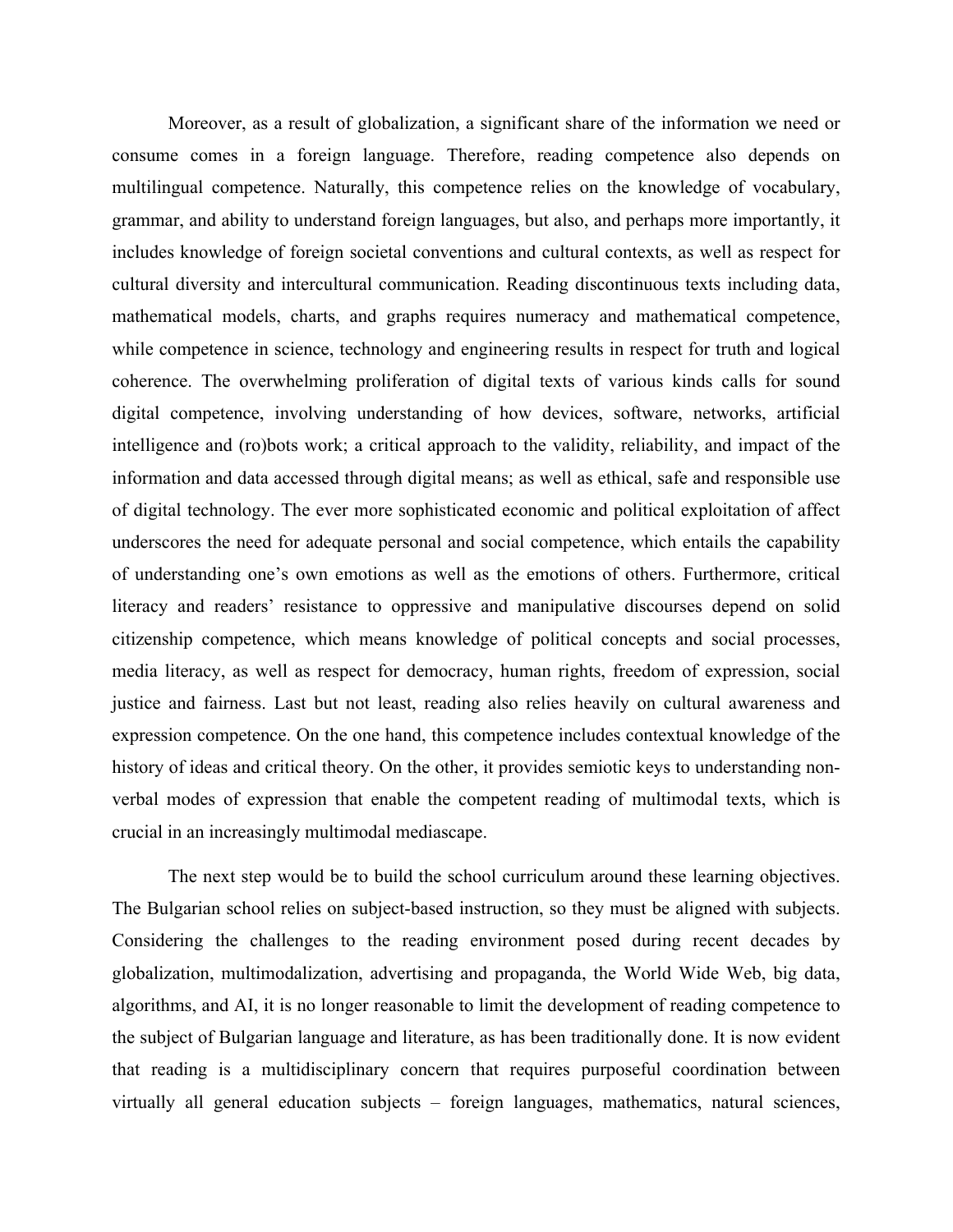informatics and information, and communication technology, history, philosophy, citizenship education, music, visual and applied arts. What is more, the attitudes and values that partake of true reading competence are highly dependent on institutional culture, e.g. is the educational process as well as life at school managed democratically with the participation of the students; are there clear and fair rules; is the human dignity and rights of both students and teachers mutually respected; is free thought and speech guaranteed and appreciated, etc.

Finally, it is important to understand that the Key Competences framework is a set of objectives for lifelong learning, so limiting them to preschool and school education is a misconception. Of course, the best time for a person to develop solid basic competences is during the time spent at school, and much of the effort and resources for this should be directed to school education, but this project must be continued also outside of the classroom. It must be continued in parallel to school education, in the whole range of extracurricular and other afterschool sports, and cultural and community activities. It must also be continued after the completion of school education at the university, as well as in further education and training. The more the whole cultural and social environment supports the development of these competences, the greater the chances that more people will be adequately prepared for the  $21<sup>st</sup>$  century.

#### **Assessment**

The next logical step, after properly formulating and aligning the learning objectives, is to develop adequate instruments to continuously monitor learners' progress and to measure, at certain points, whether the targets are attained and to what extent. Increasing the complexity of the learning objectives reasonably increases the difficulty of this task. Familiar methods, such as evaluating the reproduction of information or using standardised tests, measure capabilities that may only incidentally correlate with the development of sound skills, attitudes, and values. If high stakes are attached to them, i.e. if their outcomes have important consequences for the lives of the learners, their connection with the genuine learning objectives becomes even more remote and distorted. Therefore, if assessment is to truly guarantee and support the development of competences, it has to be reconceptualised from the ground up.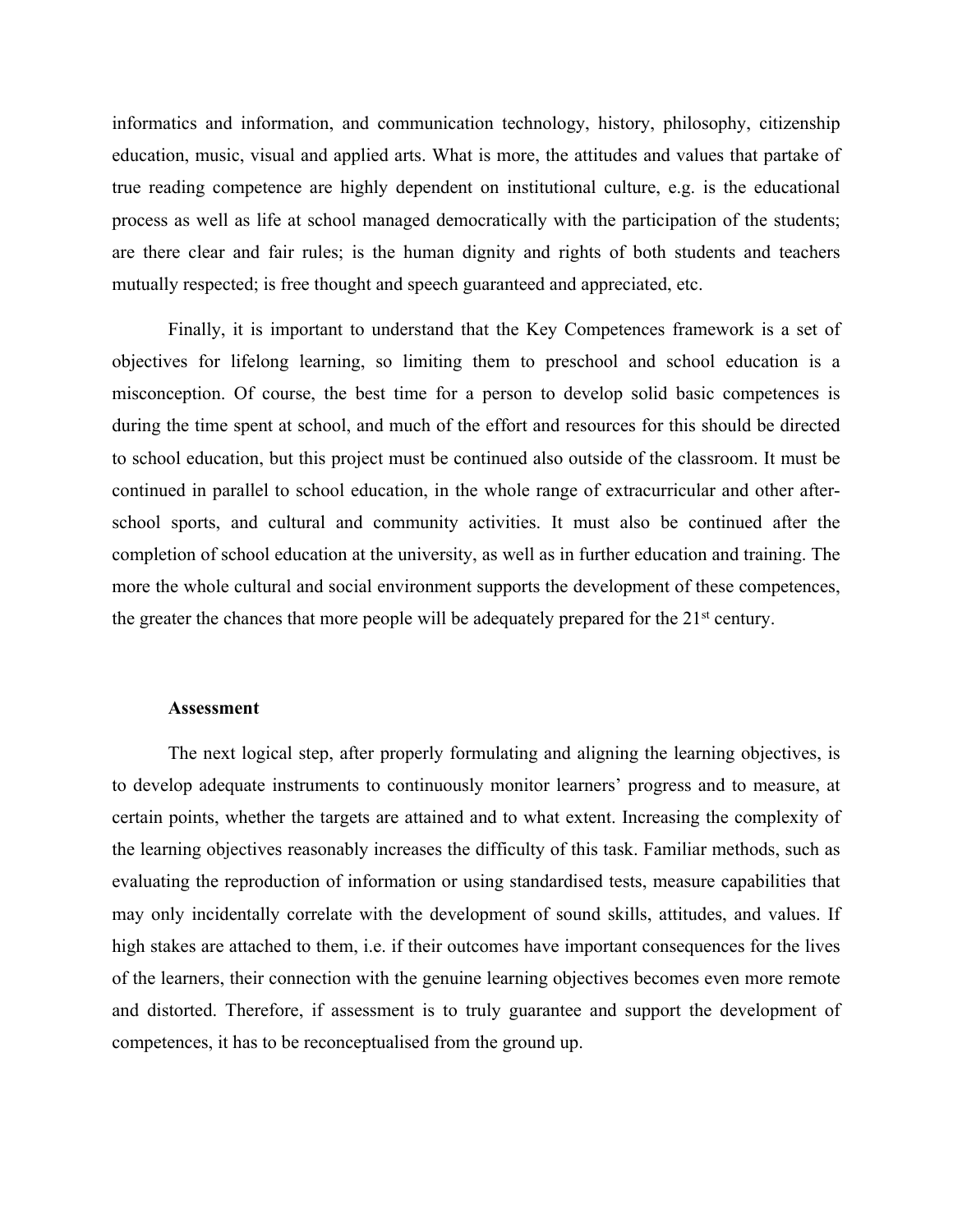A new approach to assessment must correspond to the dimensions of the system of learning objectives outlined in the previous section. This means that it needs to be comprehensive, coherent, and continuous, i.e. assessment also has to function as a system because competences, basic as well as academic and professional, are developed in many places (across disciplines, inside and outside the classroom, etc.) and at different times (throughout the entire lifespan of the learner). Moreover, assessment instruments are of two general kinds – formative, i.e. ongoing assessment that tracks learners' progress and generates clear feedback both for learners and teachers about how to improve learning, and summative, i.e. external assessment applied in the end of a period of instruction that tracks learners' attainment, typically for accountability purposes. The functions of these two kinds of assessment must be delineated and systematically harmonised with one another.

Another crucial overarching principle of such a new assessment system is that it should work at many coordinated levels, viz. international, national, regional, local, institutional, branch, etc., but most importantly, it should work at the level of the individual learner. While in previous eras a major task of assessment may have been to identify the small percentage of exceptionally talented people and prepare them for becoming the leading elite, redistributing everyone else to less demanding jobs – in a post-industrialist society, where labour in the field, factory, and administration is increasingly being automated and every human being is facing inestimable future challenges both in the labour market and as a member of society, a higher priority must be given to identifying the strengths of each individual learner and developing his or her potential as much as possible to meet the rapidly increasing needs of the times.

Lastly, the new assessment system must be fair. To guarantee fairness in assessing skills, attitudes and values is clearly not an easy task. In recent times the movement has been from more subjective, discretionary forms of assessment to more objective, evidence-based ones, e.g. from oral examinations to standardised testing. It is important to note here that this is also a movement to greater cost-efficiency, because standardised tests are cheaper to organize and even automate. This movement, however, is also an attempt to quantify learning outcomes, which contravenes the ambition of competence frameworks to steer education to more complex, higher quality outcomes. This paradox may be solved by building an assessment system that uses both quantitative and qualitative assessment methods that are carefully balanced so that they will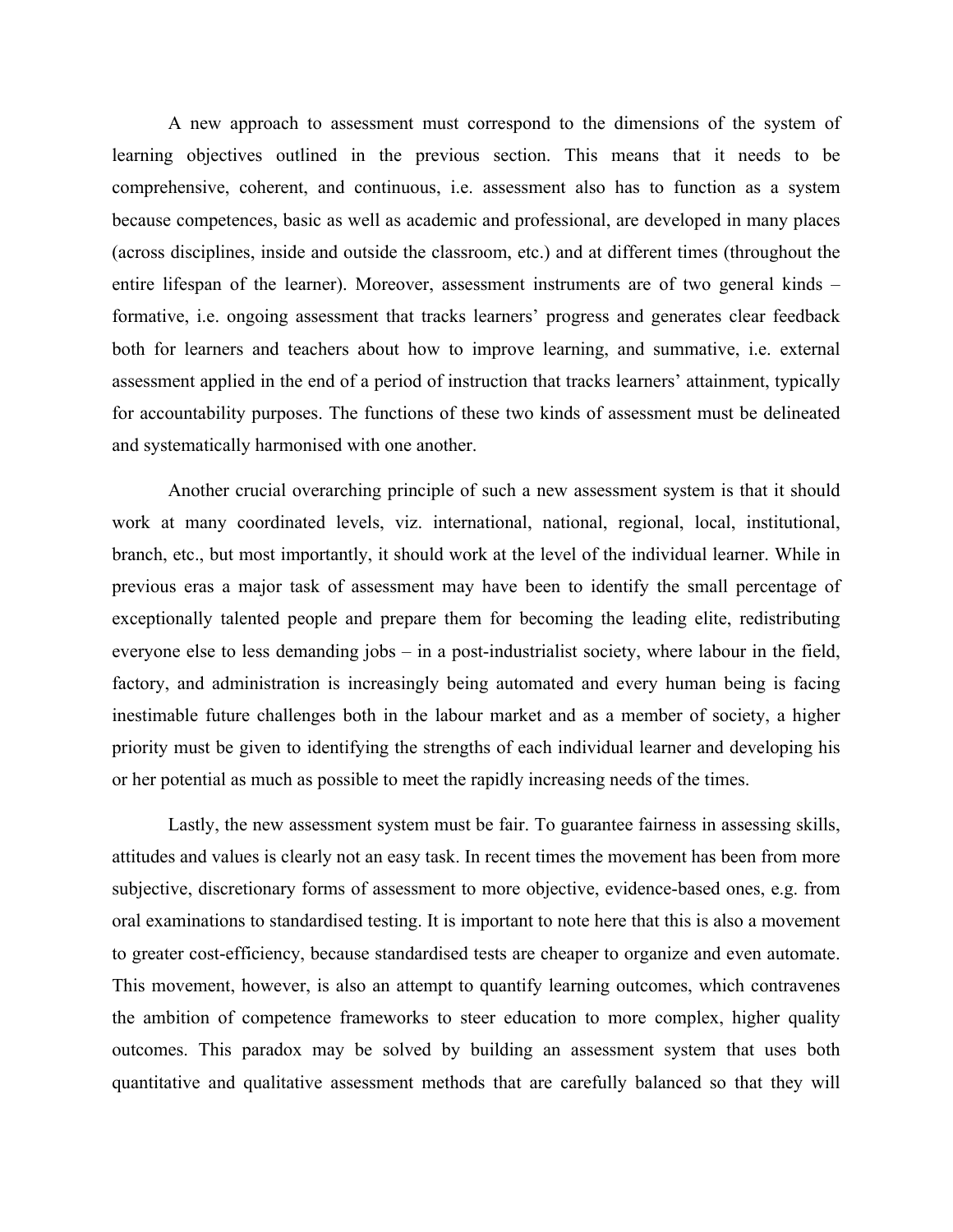check and complement each other. The risk of personal bias associated with qualitative methods may be tackled in other ways, such as by developing clearer criteria, ensuring more transparency, encouraging reasoned feedback $^{23}$ .

## **International and national assessment**

To imagine again how this could play out in practice, let us consider the assessment of reading competence in real-life context in Bulgaria. Starting from the international level, Bulgaria has participated in OECD's Programme for International Student Assessment (PISA) since its beginning in 2000. PISA is by all means the most authoritative international standardised assessment instrument designed and constantly updated to measure the degree to which students can use the skills acquired through education to tackle actual problems. It tests fifteen-year-olds across countries and education systems in three general domains – mathematics, science, and reading. The main objective of PISA is to evaluate the efforts of policymakers to align national education outputs with what the OECD and other likeminded research organisations believe to be the needs of the present and the future.

Reading literacy in PISA is conceptualised as 'understanding, using, reflecting on and engaging with written texts, in order to achieve one's goals, develop one's knowledge and potential, and participate in society' (PISA 2012). This definition starts from the notion of 'understanding,' which includes both foundational skills, such as relating characters to corresponding phonemes, identifying words and phrases, understanding explicit and implicit relations between words and phrases at the levels of sentence and text, as well as higher information-processing skills, such as the ability to locate information, critically assess its relevance and validity, use previous knowledge, social and cultural cues to contextualise it, and identify meaningful information patterns. It lays special emphasis on 'using', i.e. the ability to practically implement or do something with one's reading. It also involves 'reflecting on', i.e. the notion that reading is an interactive process which is both affected by and affects the reader's thoughts, experience, beliefs, etc. It continues with 'engaging,' which covers both the ideas of committing or developing a positive attitude to reading and understanding one's emotional

<sup>23</sup> Griffin, Patrick, Barry McGaw and Esther Care. *Assessment and Teaching of 21st Century Skills*. (Berlin: Springer, 2012).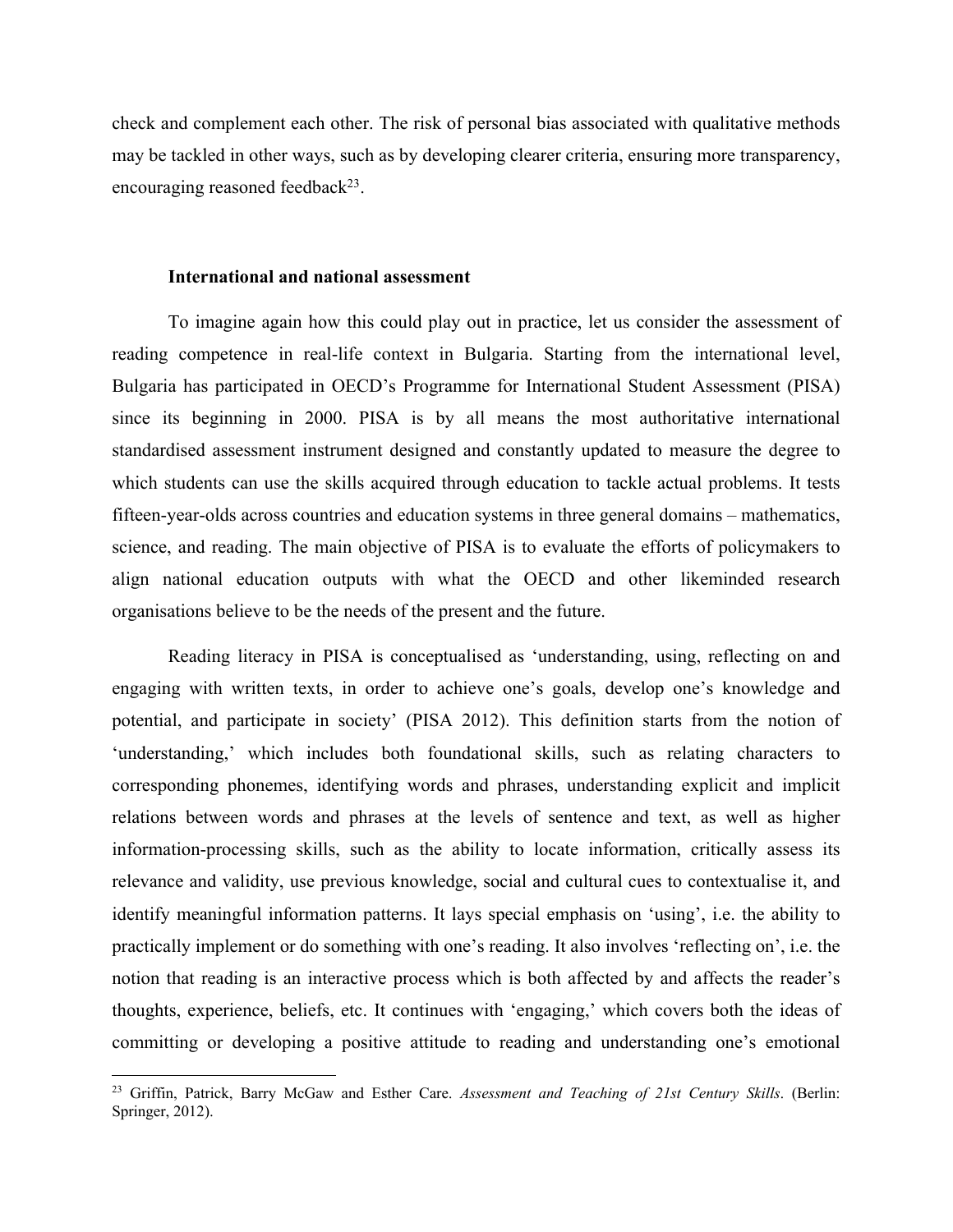responses to texts. The final phrase of the definition 'in order to achieve one's goals, develop one's knowledge and potential, and participate in society' tries to outline the full range of situations in which reading literacy plays a crucial role: from goal-directed to life-long learning, from academic to personal development, from employability to active citizenship. All these dimensions of the concept of reading literacy are skilfully transformed into test questions. A new feature of the 2018 PISA round is the introduction of interactive exercises in a simulated web environment. This aims to examine reading literacy in the digital age, including the ability to find, relate, and assess information through navigation on the Web.

Bulgaria has consistently scored low in PISA. The recently published results of the 2018 round show that Bulgaria ranks last in the European Union, lower than all developed countries participating in the assessment. The closer look on the results uncover a number of worrisome trends, the most important of which are that reading literacy in Bulgaria is still in a steep downward spiral despite the claims of a series of governments that they are improving the education system, that almost half of fifteen-year-old Bulgarians score below the minimal level of reading literacy (47%), and that school fails to offset, and even amplifies, socio-economic inequality. Moreover, if we compare PISA results to those from the national summative assessments of thirteen-year-olds and eighteen-year-olds, where typically over 90% of students are deemed to be sufficiently prepared for further education and the labour market, it becomes clear that these two types of assessment do not measure the same learning outputs.

At the same time, PISA has attracted criticism, both abroad and in Bulgaria, along two general lines. The first is more political and can be roughly described as mistrust of an instrument developed under the aegis of an external economic organisation, which may push policy makers towards the economisation and dehumanisation of education, i.e. prioritising learning objectives directly related to employability, such as reading instruction manuals or statistics, over higher Humanist, Enlightenment, or Humboldtian objectives, as well as accountability standards characteristic of the business sector over academic freedom and trust. The second is more methodological and has to do with the fact that no matter how much research and educational design is invested in PISA, it remains a standardised test that students can be specifically prepared for, so a high PISA score may correlate with sound education policy, but it may also result from teaching-to-the-test strategies.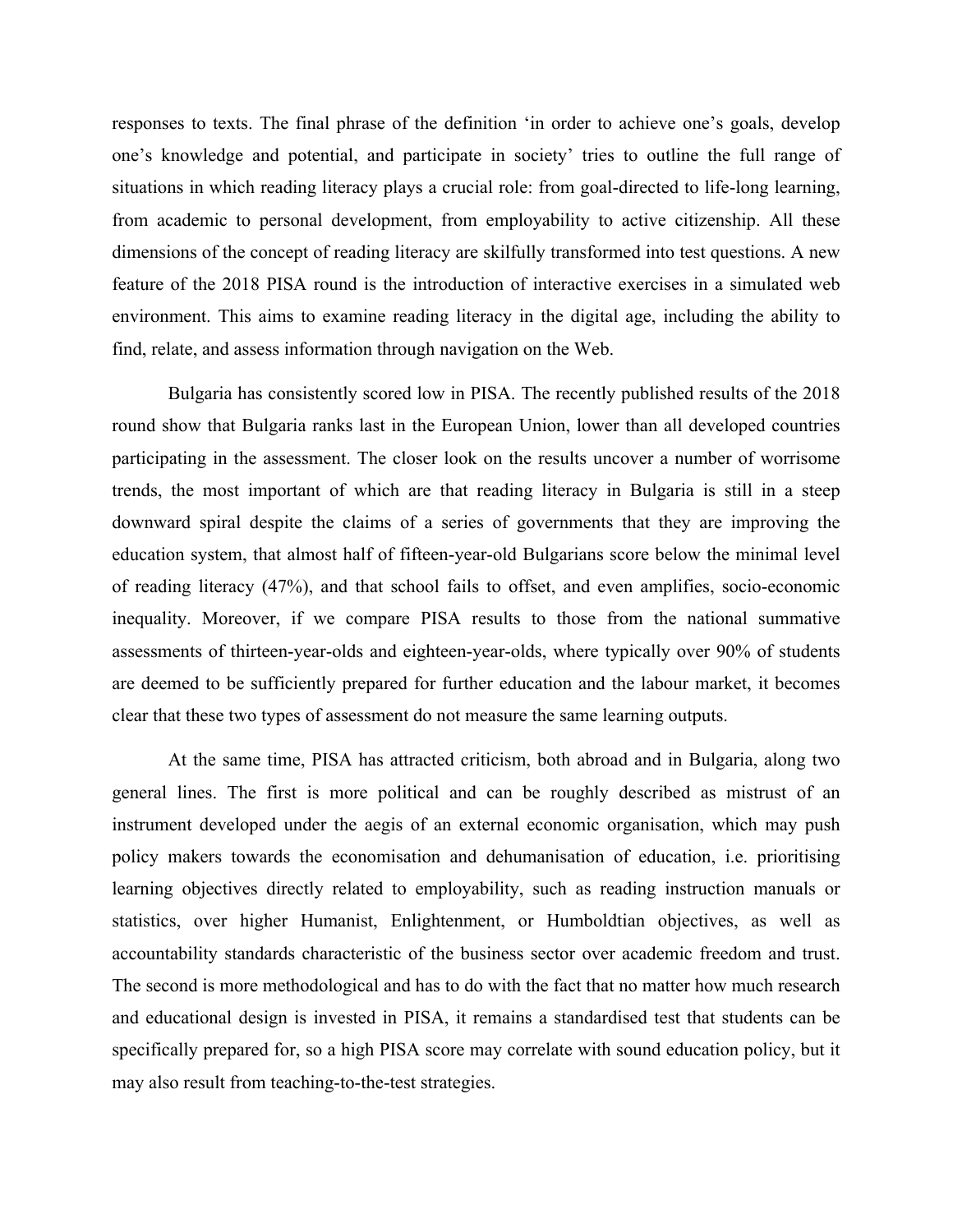The existence of such controversies creates the false impression, sometimes conveniently entertained by policy makers and some educators, that PISA is not an entirely trustworthy assessment instrument and its results should not be given too much attention. A more productive approach, however, would acknowledge the substantial evidence base of PISA and its alignment with the competence model of education, which in turn rests on persuasive empirical data about current labour-market and societal needs, as well as plausible projections for the future. It would admit that ensuring a higher baseline level of literacy applicable in up-to-date real-life context for all fifteen-year-olds cannot obstruct, but would rather reinforce further aspiration to Humanist, Enlightenment, or Humboldtian ideals. It would understand that the political objections outlined above have little to do with the test itself because, for the most part, they are motivated by personal anxieties about the possible harm of incompetent governance, the imaginable loss of comfort and status resulting from the overdue transition from elite education – priding itself on the high achievements of a tiny selection of students, to education for all – measuring its success by how far the potential of each learner has been developed, as well as the drudgery of inadequate accountability requirements. Such an approach would see PISA for what it is – a well-designed standardised test, which may not be immune to the test-prepping ambitions of more competitively minded nations, but even so provides a reliable, data-driven tool for external summative assessment of the progress of a country like Bulgaria towards its most fundamental learning objectives.

Thus, this more productive approach would integrate PISA, as well as all other international assessments that Bulgaria has chosen to participate in, into a coherent national assessment system. Within this system the clear strengths of such international assessment instruments would be aligned with national assessment instruments; in the case of PISA, these should certainly include the compatibility with the competence model, the focus on implementing competences in real-life professional and social context, and the attention to the interconnectedness of multiple literacies, critical thinking, and the digital environment. At the same time, anything that international instruments do not do, e.g. account for higher literacy competences like the expert reading of literary texts, or use qualitative assessment methods to spot and develop individual talent, can be supplemented by national instruments.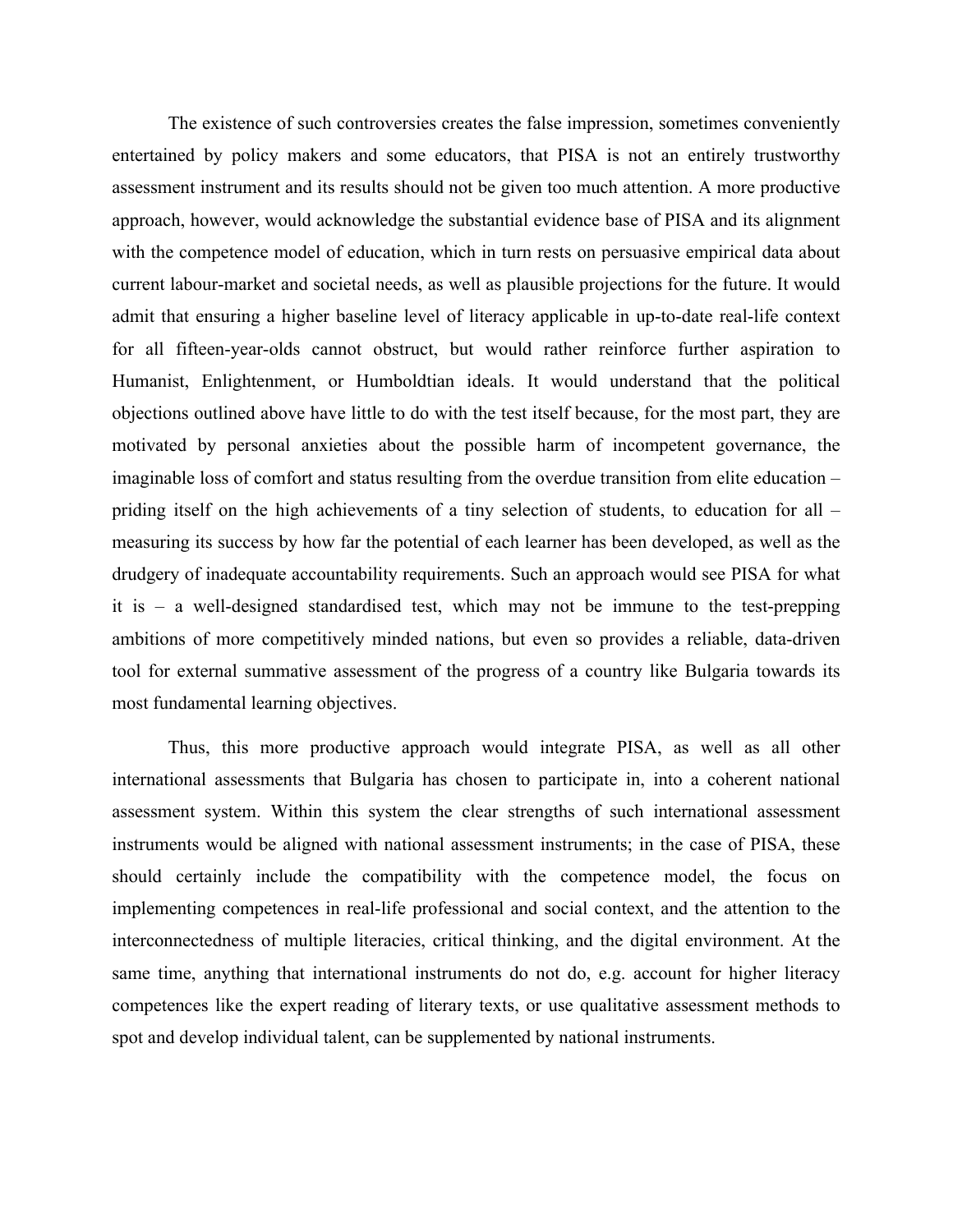## **Summative and formative assessment**

At the national level, two types of assessment – summative and formative – must be clearly delineated and then coordinated as closely as possible with one another. The foremost priority of summative assessment is to check the progress of learners towards the clearly formulated learning objectives, while at the same time collecting and structuring data that can be also used to evaluate educational design as well as institution and educator performance. Summative assessment is usually applied at the end of an education period: a course, term, year, programme, education stage, etc., at the classroom, institutional, regional, or national level. Major examples of Bulgarian summative assessment instruments are the examinations called 'national external assessments,' which take place after the fourth, seventh, and tenth year of school, and also the 'matriculation exam,' which every student sits after completing twelve years of school. In theory, reading competence is tested, predominantly in the Bulgarian language and literature section of each of these four graded assessments.

On closer inspection, however, it can be discerned that there are very few explicit reading comprehension questions – the tests consist mainly of linguistic (orthography, lexis, grammar, punctuation) questions and questions that require the reproduction of factual information or critical opinions about the content, context, style, and meaning of literary works studied. Implicitly, reading comprehension is tested in the text production tasks, such as retelling and summarising, as well as in understanding the instructions for each question and task, which contain complex academic terminology and syntax, yet there is no way of telling whether failure to complete such questions and tasks indicates reading or other deficits. On the whole, the tests are scholastic and make little effort to test students' reading competence as a complex structure of knowledge, skills, and attitudes, nor do they attempt to examine students' functional reading capability in real-life context. Also, little attention is paid to  $21<sup>st</sup>$  century dimensions of reading competence and its dependence on multilingual, cultural, mathematical, digital, critical, multimodal, and media literacies – i.e. reading literacy is not approached as a multiliteracy and multidisciplinary concern.

Another important problem is that two of these four major summative assessment instruments also double as high-stakes examinations – the national external assessment after the seventh year of school and the matriculation exam. The former determines whether students will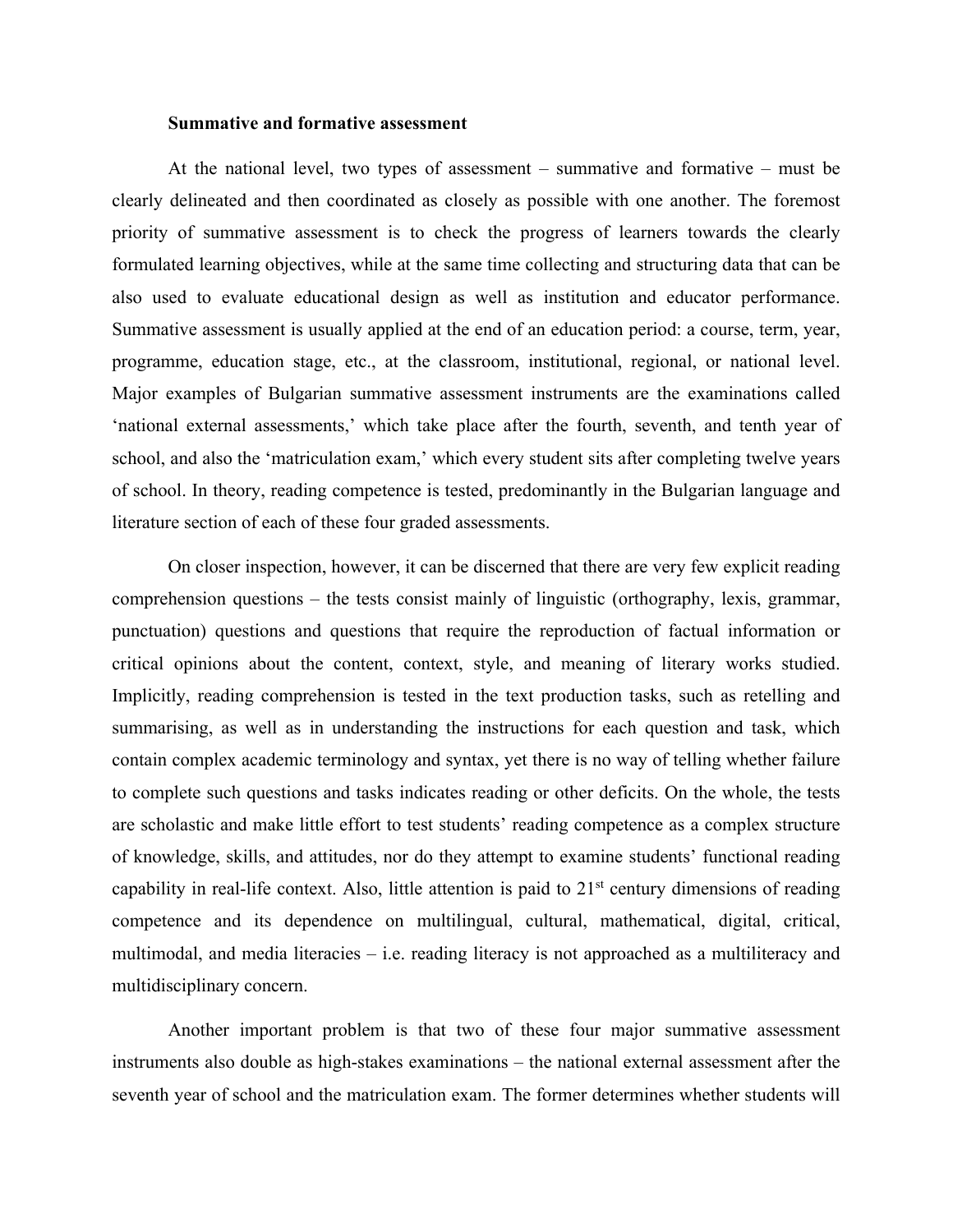be able to continue their education in one of the few "prestigious" specialised high schools, while the latter provides access to most university programmes. The importance of these assessments for the future lives of students motivates large-scale, out-of-school, test-prepping efforts, which segregate students into the category of those who enjoy the necessary kind of socioeconomic support from their families and those who do not. However, this distorts the results and compromises the capability of these two tests to check students' progress towards the learning objectives, and even more so – the possibility to use such results to evaluate education design or institution and educator performance. So, even if all four major summative assessment instruments were appropriately designed, graded, and aligned with  $21<sup>st</sup>$  century learning objectives, the high-stakes implementation of two of them would render their results useless for summative assessment purposes.

If we want to develop an operable summative assessment system that supports the development of 21st century reading competence as a prerequisite underlying further learning, we need to rethink and coordinate all summative assessment instruments to test both students and educators' work toward this objective. We must eliminate distorting factors, such as high-stakes testing, from this system. Last but not least, we must resolve a number of technical and efficiency issues, e.g. how to organise the testing of large numbers of students while ensuring fairness and objectivity, how to convert results into data that can be collected and structured accurately at the lowest possible cost, how to analyse this data intelligently and extract information that can be used both for education management and education research and innovation, and how to incorporate adaptability to unpredictable future learning objectives. Clearly, the development of information and communication technology can provide many solutions to these problems, but the major challenge still remains at level of educational design.

Once we have summative assessment in place, each educator, course, programme, and institution can develop the formative assessment dimension of the assessment system. The foremost priority of formative assessment is to continuously monitor students' progress towards the learning objectives, while constantly providing clear feedback about their performance, indicating deficits and giving precise instructions on how to remedy them. Formative assessment instruments must be closely coordinated with summative assessment and the learning objectives. Their difficulty must be graded, so that they can provide scaffolding to both summative tests and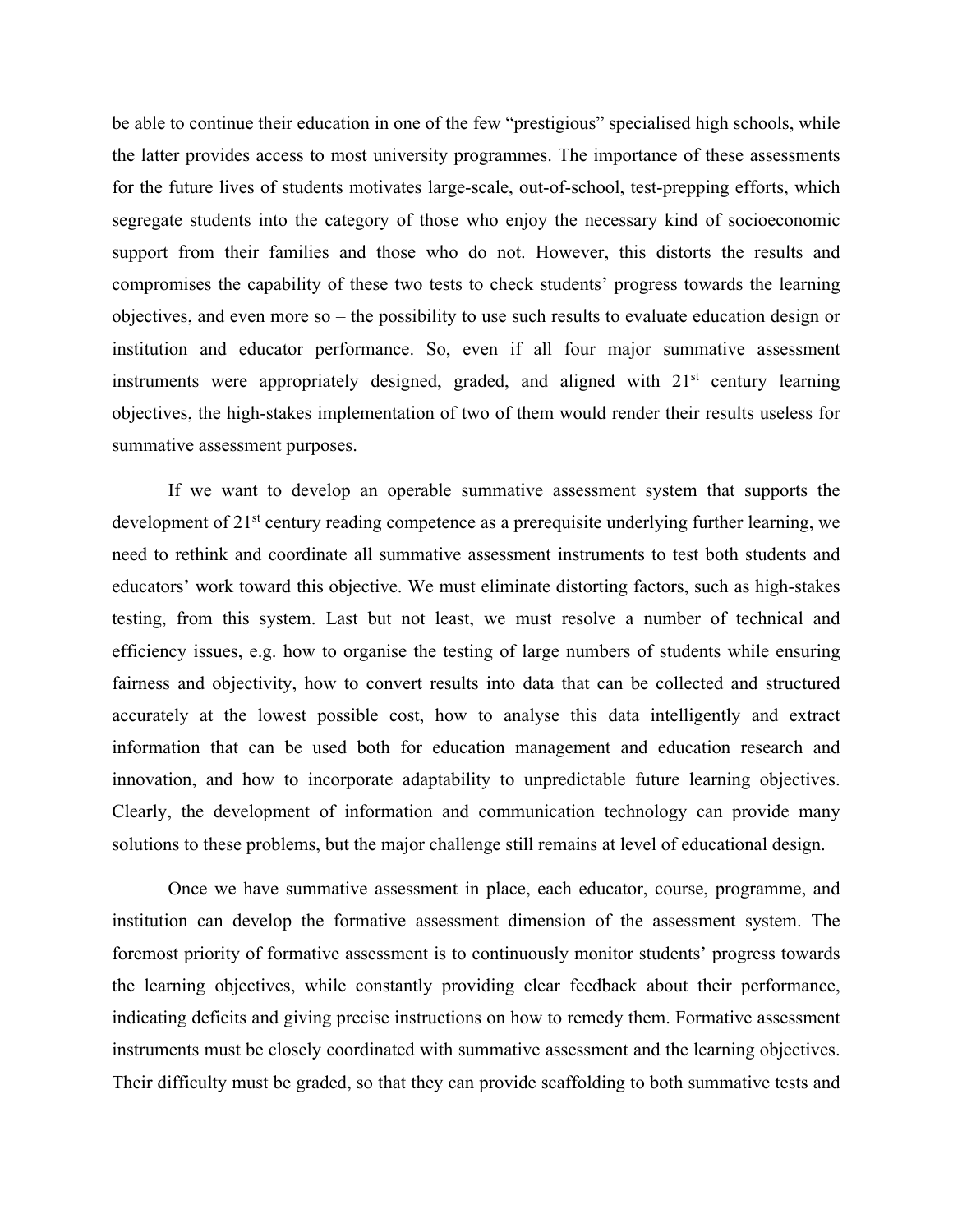objectives. Since formative assessment is implemented on a smaller scale than summative assessment, it affords more possibilities to base instruments on performance, i.e. on tasks that require students to apply knowledge and critical thinking, to solve problems and to analyse.

# **Quantitative and qualitative assessment**

Another important consideration in designing an adequate assessment system is how to achieve the right balance between quantitative and qualitative assessment methods. Generally, quantitative methods are about identifying learning indicators – questions or tasks – that can be brought down to a binary answer, 'right' or 'wrong,' which can be graded by difficulty and arranged into tests. If designed well, the right answers, as well as the logic behind the questions, cannot be reasonably contested, so the tests are perceived by learners as more objective and hence – a fairer form of assessment. Moreover, they produce lots of mathematical data, which again, if cleverly collected and structured, can be analysed by educators to disclose meaningful patterns and trends. These data can also be used for decision-making purposes by education managers. Finally, another significant advantage of quantitative assessment is that they are very efficient in terms of cost and labour. The main investment is made at the stage of developing the tests, and then they can be applied many times with very large groups of learners, the process can be digitized, and marking can be automated.

Qualitative methods such as reviewing an essay, on the other hand, are far less cost and labour efficient, as they require serious amounts of individual attention by highly qualified professionals, they take more time and cannot be applied with many learners at a time, and their results are more complex and more difficult to process and compare. However, despite all their mathematical elegance and statistical potential, quantitative methods can only establish facts that may correlate with learning, but cannot measure learning itself. Learning as an object of assessment, especially in its more intricate forms, such as higher-order thinking skills, creativity, attitudes and values – simply does not yield to quantification. Therefore, excessive reliance on quantitative methods creates the risk of diverting learner and educators' attention away from learning, focusing it instead on testing and test-prepping. The only solution to this problem is to combine quantitative and qualitative methods, so that they can check and balance each other, at the lowest reasonable cost – both in terms of investment and labour.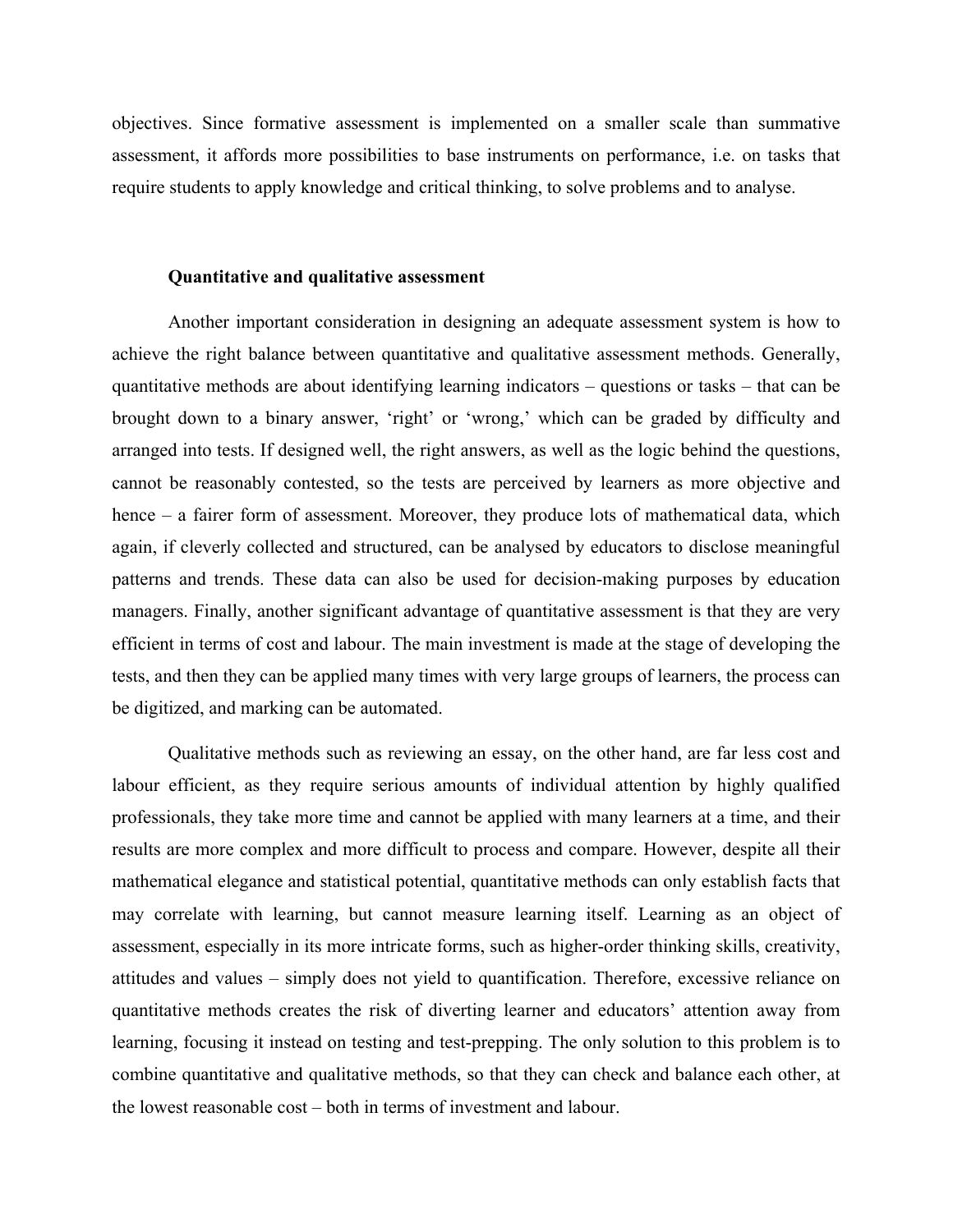As things stand at the moment, there is plenty of room for innovation along the lines of quantitative and qualitative assessment methods. If well-designed algorithms can accurately predict people's personalities and behaviour based on a hundred Facebook likes, then surely (big) education data can be collected and structured appropriately so that similar algorithms can automatically and cost-efficiently monitor learners' progress across disciplines, institutions, and environments, even in terms of learning outcomes that are difficult to measure like attitudes and values. Such quantitative methods can be counterbalanced by new or updated qualitative methods such as interviews, reviews and audits of portfolios, individual and collaborative artistic and world-improving projects, guided and independent research, student start-ups, etc. The excellence and objectivity of such reviews can be ensured by adopting very clear criteria, peer review, open access publication, and other transparency measures. What is more, the very task of coordinating these two methods and arranging them into a coherent system that is capable of adjustment to unpredictable future needs is also virtually uncharted territory in both theory and practice.

# **Pedagogies**

Clearly, adapting to the changing social and economic environment of the  $21<sup>st</sup>$  century requires educational transformation. This cannot go without rethinking the learning objectives and developing an adequate assessment system. However, the most profound transformation must take place at the level of teachers. This should involve new understanding of the purpose of education, as well as the development and deployment of new pedagogies in the classroom.

During most of the  $20<sup>th</sup>$  century, the rationale of education was determined by the needs of the industrial age. Compulsory education ensured that everyone received the same approved information, memorized as much of it as was necessary, and learned to perform repetitive tasks quickly and without mistakes. Higher education did the same – just raising the bar higher, so as to select a tiny elite of the hardest working and most talented students, who would become the future leaders to operate and improve the industrial machine. Over the last decades, however, the world has changed. Information has become ubiquitous, and everyone has uninterrupted access to it. The challenge today is not to memorize information, but to know how to use it to achieve one's goals, while being almost drowned in it. The labour market no longer needs employees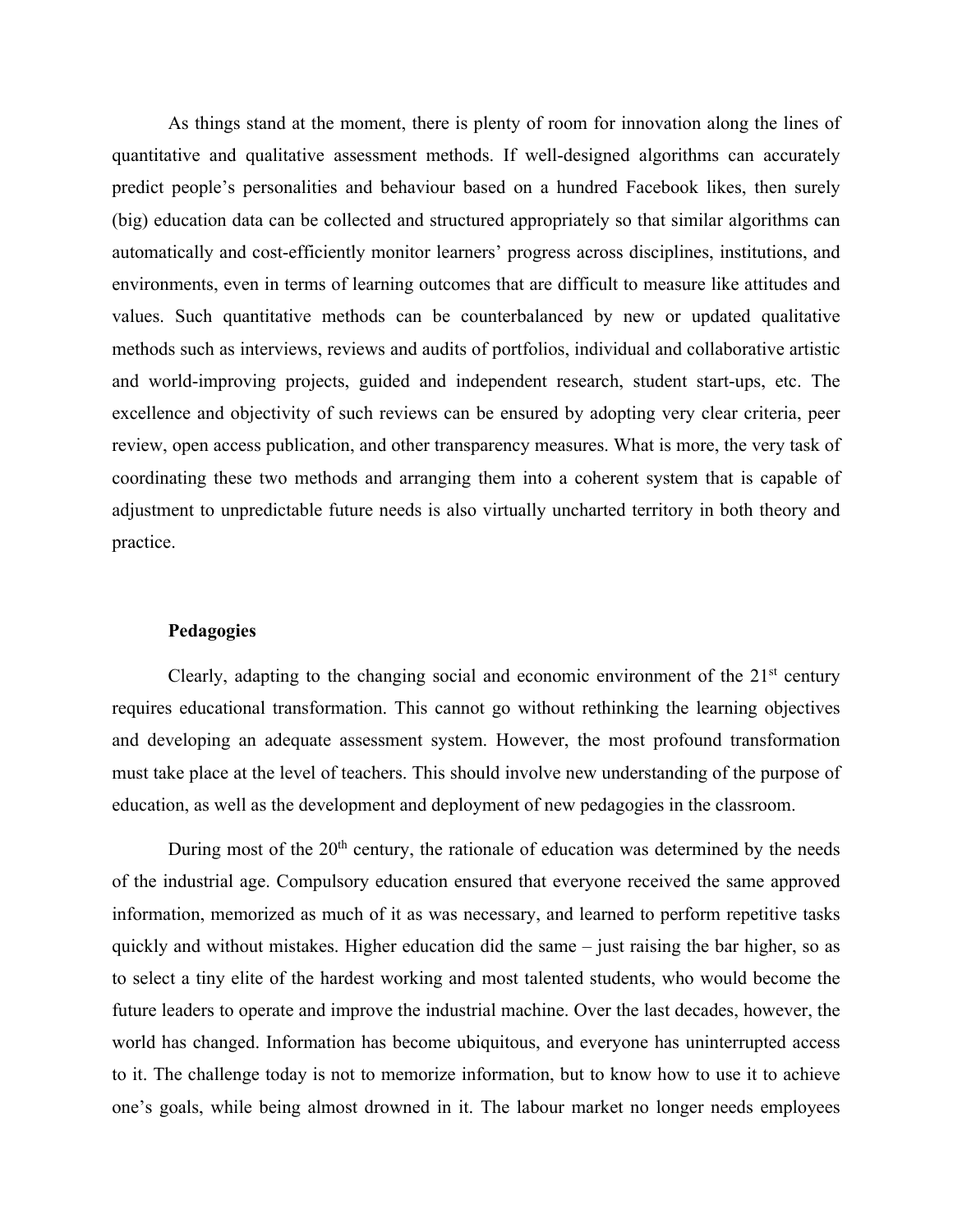who can perform repetitive tasks, as these tasks are increasingly being automated. Instead, employers are looking for creativity and innovation. Global and local challenges require more adequate and active action on part of all citizens. The changing needs of this increasingly postindustrial age require rethinking the rationale of education. Education for the 21<sup>st</sup> century should engage all students, develop as much as possible everyone's individual potential, teach critical skills necessary for both career and citizenship, and inspire students to better their world.<sup>24</sup>

#### **Engagement**

As already argued in the first part of this paper, the coherence between essential traits of the cognitive process in the human mind and major changes in the information environment result in a vicious circle of shallow stories which, in turn, produce a mind-set, even a culture, of functional illiteracy, higher-order reading and thinking deficits, and an obstructed ability to learn and develop. Persons sucked into this vicious circle are tantalized by the incessantly multiplying and renewing distractions of hypermedia and the increasingly social online hyperspace into a false sense of intellectual wellbeing. They generally feel comfortable as consumers of hyperreality and are not eager to develop critical capacity. So, the first issue a teacher trying to teach 21st-century competences will face is figuring out how to disrupt this vicious circle. In my opinion and experience, the right way to go about this is through stimulating genuine learner engagement.

Researchers have examined this type of engagement over several decades now and have found that it is complex, multidimensional, and works at several interconnected levels.<sup>25</sup> Ideally, students are involved in engaging learning activities. On this basis, they develop positive attitudes toward their teachers and the subjects they study. They become part of engaging learning communities. On this basis, they develop positive attitudes to their educational institutions and the educational system as a whole. As a result of their engagement, both in the classroom and in their institutions, students develop a culture that values knowledge, education, and research. There is coherence between this culture and the one outside their educational

<sup>24</sup> Wagner, Tony and Ted Dintersmith. *Most Likely to Succeed: Preparing Our Kids for the Innovation Era*. (New York: Scribner, 2012).

<sup>25</sup> Christenson, Sandra L., Amy L. Reschly and Cathy Wylie. *Handbook of Research on Student Engagement*. (Berlin: Springer, 2012).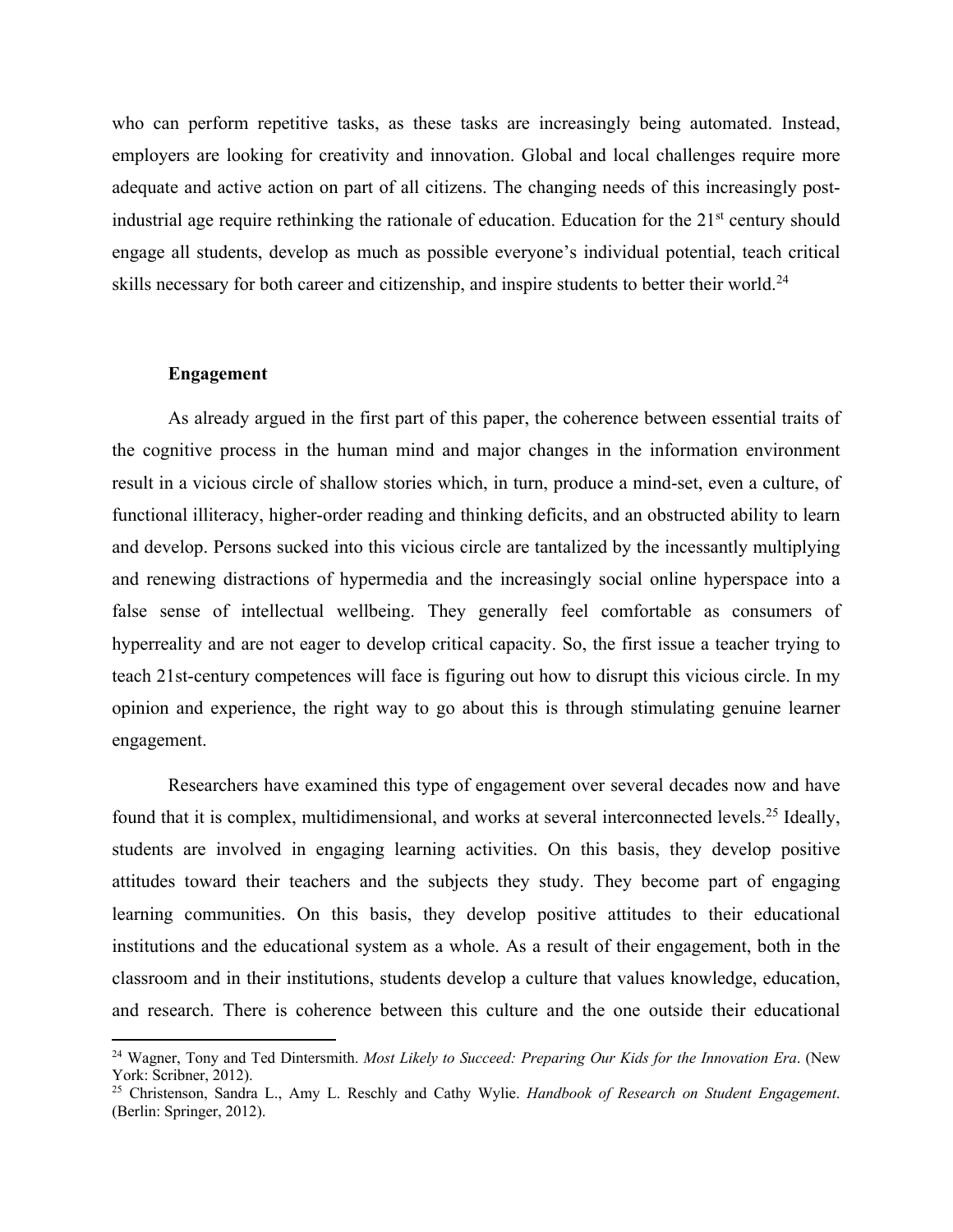institutions – in their families and society at large. In reality, this is rarely the case. Often, there are discrepancies between the values shaped by political, economic and social realities, and those endorsed by the education system; there are tensions between official and hidden agendas of education governance and educational institutions; there is misalignment of processes, mismanagement, miscommunication, disenfranchisement of students and other stakeholders in the education process. This complicates the landscape of student motivation. The responsibility for the institutional and cultural environment is shared, and in our diverse capacities we can contribute, individually and collectively, to their improvement.

Nevertheless, teachers have substantial control over the creation of engaging learning activities. Even as they face challenges of various natures, they can still strive to overcome them by improving the design of the activities they propose to learners. Researchers focusing on engagement during a learning activity propose several psychological models which seem to all point to the idea that activity-based engagement depends on the interplay of three types of factors – behavioural, emotional, and cognitive. The behavioural type includes goal-directed behaviour, i.e. the identification of an attainable goal and the conscious investment of attention, effort, strategy, and persistence for achieving it. The emotional type relies on the presence of taskfacilitating emotions, such as curiosity, interest, enthusiasm, and the absence of task-obstructing emotions, such as anxiety, fear, and frustration. Finally, the cognitive type comprises applied learning strategies directly associated with working toward the pursued goal.

#### **Flow**

A workable theory of how to arrange these factors into a functional structure can be found in Mihaly Csikszentmihalyi's research of optimal experience. In an attempt to comprehend human happiness, Csikszentmihalyi discovered a phenomenon he called 'flow,' which he spent most of his professional life exploring. For all we know, flow is the state of ultimate engagement. It can be briefly described as being completely involved in doing something for its own sake. From a psychological perspective, this state is perceived as optimal experience. Strictly speaking, it is not necessarily a physically pleasant moment. It is a time when the body and mind are stretched to their limits in a voluntary effort to accomplish something difficult and important, like a swimmer who is trying to beat the world record, or a violinist mastering an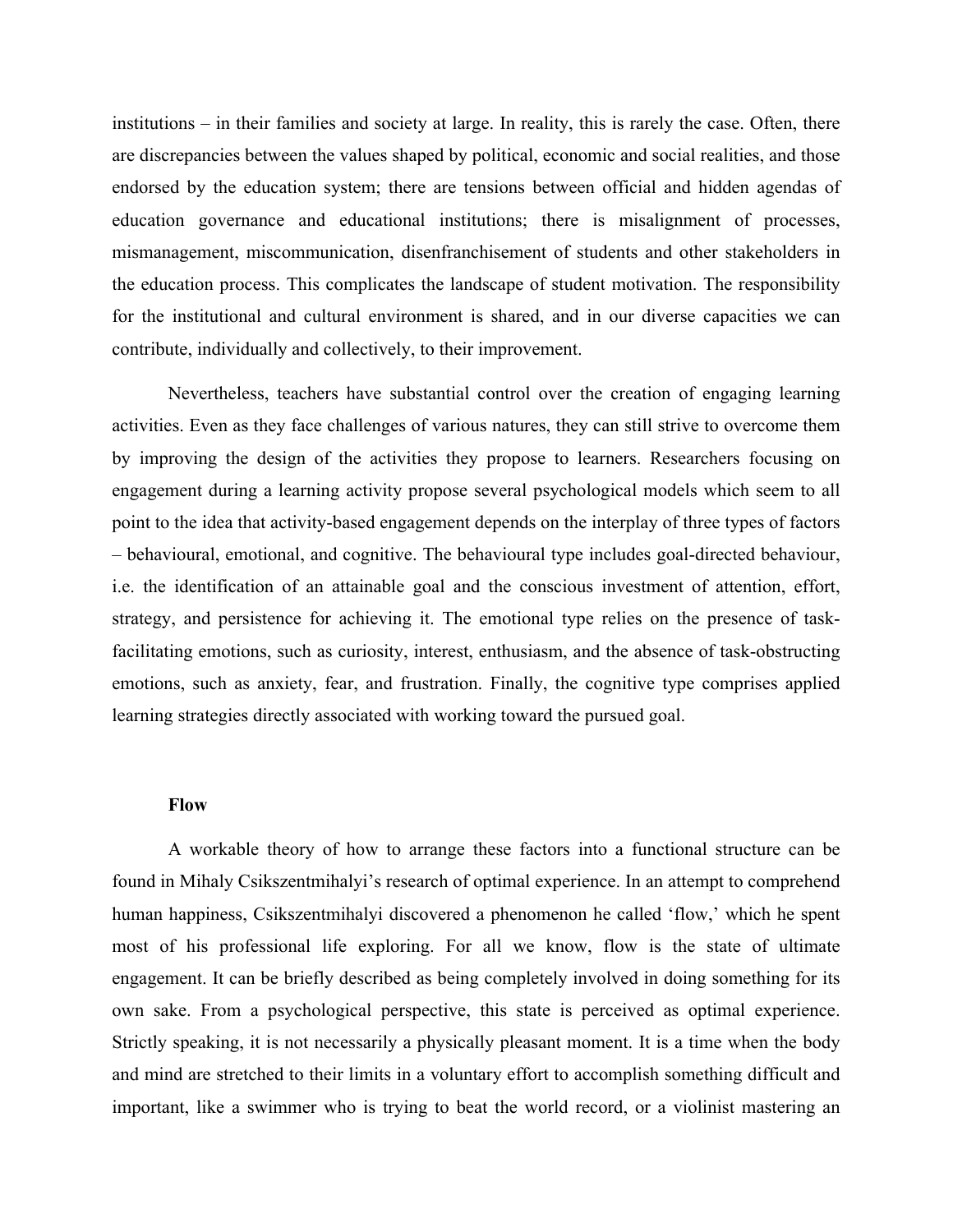intricate musical piece. True happiness, Csikszentmihalyi found, is inevitably the unintended byproduct of such an optimal experience.

Csikszentmihalyi also discovered that flow can be facilitated by design. Collecting and comparing cases of people who report having experienced flow, he found that regardless of the situational differences it always depends on the same set of elements – working towards a worthwhile goal, and balanced increase in skill and challenge on the way to attaining this goal. If the skill outstrips the challenge, the result is boredom; if the reverse happens, it is anxiety.<sup>26</sup> So, in order to design a flow learning activity, one must first formulate a goal that learners will find sufficiently appealing to genuinely commit to. Then, it is necessary to map out the road to achieving this goal in terms of gradually increasing the challenge. Finally, the whole process depends on providing just the necessary amount of support for learners to increase their skill simultaneously with the increasing challenge.

#### **The engaged reader**

All these findings apply to the teaching of reading. Reading competence is taught implicitly through various non-literary genres – informational texts, task descriptions, excerpts from articles, letters, memoirs, etc. When this is the case, the objective should be clear from the very beginning – to extract information; to compare, discuss, and negotiate; to understand and follow instructions. It is also not difficult to include comprehension criteria in assessing task completion and to provide graded support for achieving them. Sometimes, this type of activities naturally evokes learners' curiosity and interest; at other times, the emotional element can be complemented by the enthusiastic attitude of teachers.

Reading competence is also taught explicitly through literary texts – poems, stories, novels, dramas, etc. Normally, these texts are specially selected classic works that partake of the national or international literary canon. This means that they are exceptional works of art which possess powerful emotional potential. Sometimes, the sheer pleasure of reading fuelled by this emotional potential is sufficient to engage learners. Teachers can simply use this motivation and

<sup>26</sup> Csikszentmihalyi, Mihaly. *Flow: The Psychology of Optimal Experience*. (New York: Harper Collins, 1990).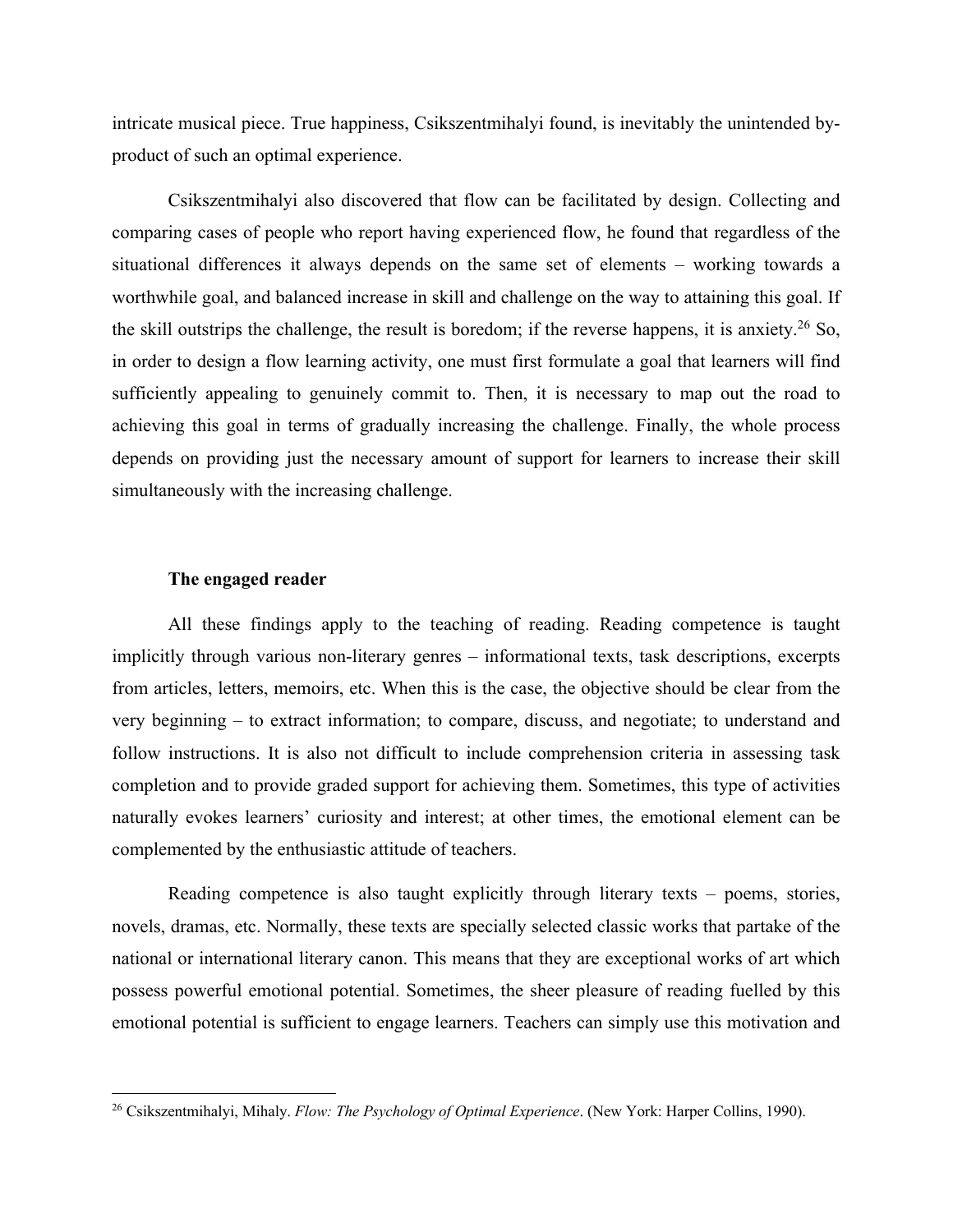facilitate the process – directing learners to additional information they may need, honing their critical and analytical skills, asking Socratic questions, providing detailed feedback, etc.

However, there are two major risks. On the one hand, confronted with the inherent complexity and polysemy of the literary text, teachers may choose to assume total control over the reading process, pressured by factors such as the urge to discipline learners, the obligation to transmit a prescribed ideology, or to be more efficient and cover more content quickly. Instead of supporting learners in their own attempts to develop their reading competence, teachers would hand down "approved" readings and expect learners to simply memorise and repeat them when the comes time for assessment. This would dismantle the whole motivational structure discussed above and disengage learners, as they would no longer be the owners of the process of literary exploration and discovery; instead, they would be cast into the role of passive consumers and reproducers of information.

At the same time, the rapidly developing entertainment industry is producing ever more sophisticated multimodal products like films, reality shows, games, and social media applications. The pleasures generated by these products are in direct competition with the pleasures of the text – both in the classroom and outside of it. These products attract the attention of learners, especially that of disengaged learners, because they provide much more commodified, i.e. faster and easier, access to emotional gratification than reading, and also because they open up an alternative, typically virtual, space for fashioning and refashioning one's identity. In fact, these attractions are not harmful *per se*. For a person with a fair level of reading and critical capacity they can be very stimulating. What is troublesome is their tendency to inhibit the process of developing such capacity.

Therefore, a reasonable strategy for preventing these risks on part of the teacher would be to accept learner engagement as a high priority and to design educational activities accordingly. Clearly, there are countless possibilities to do so. By way of concrete example, in the following sections I will describe briefly two approaches I have used my classroom. In my opinion, both of them have succeed in producing flow activities and engaging the learners. They have been applied at the university level and explore two different directions of educational design – gamification and project-based learning.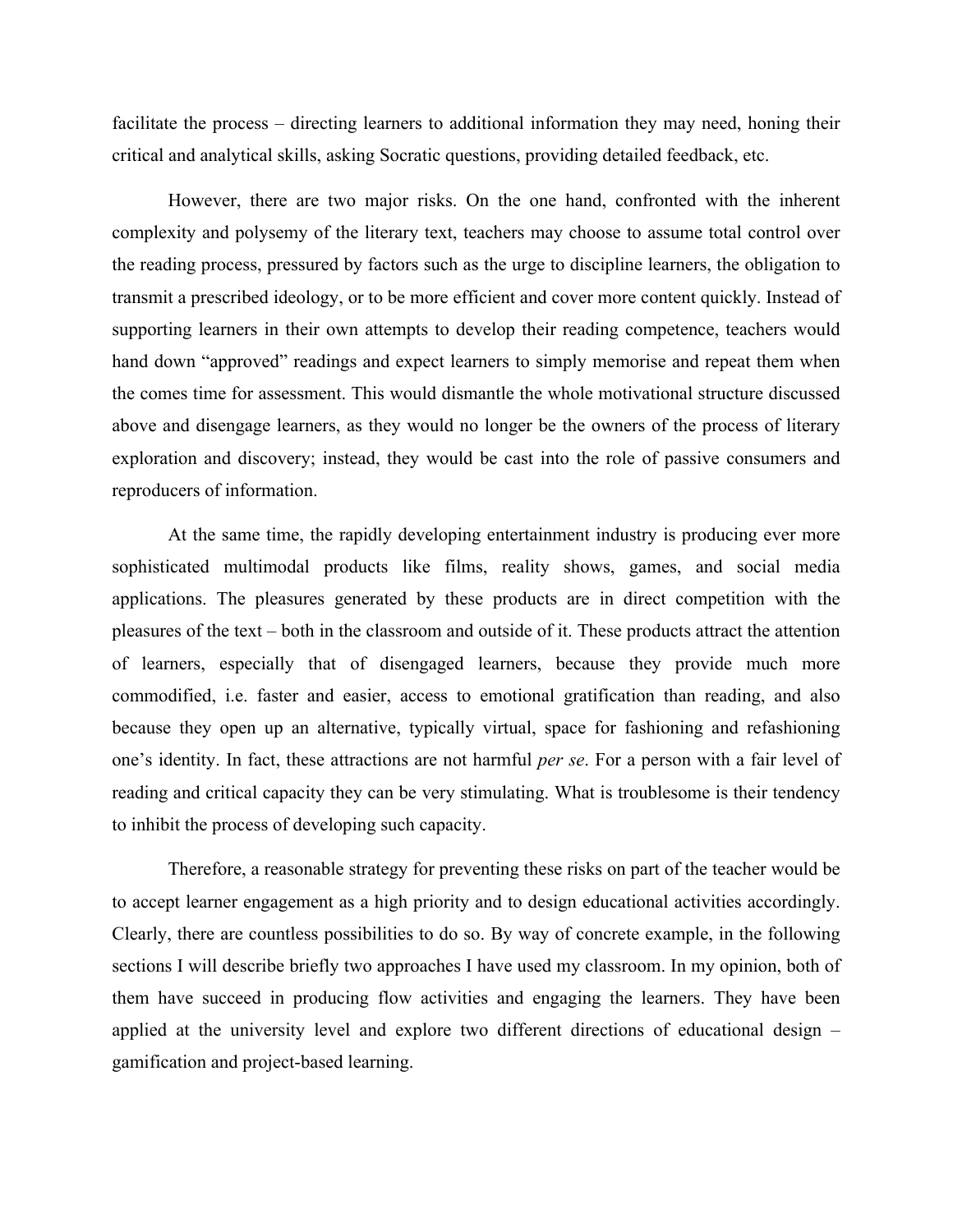# **Gamification of reading**

In their third year at the B.A. programme in English and American Studies at Sofia University, students take a mandatory course in English Medieval and Renaissance Literature. It is taught in two mandatory, consecutive, 60-hour, 15-week modules comprising a lecture part, which surveys over 10 centuries of cultural and literary history, and a concurrent seminar part, in which students are expected to apply this contextual knowledge, as well as their knowledge of literary theory and their skills in stylistic and literary analysis, to approach more than 20 literary works. For years now, I have been responsible for the seminar part of this course, thinking about how to engage students to first read the works carefully, and create a favourable environment for them to develop higher reading competence. In reality, this is not so easy as it sounds, because the whole educational culture in Bulgaria, including that at Sofia University, rewards the memorization and reproduction of information. It is difficult to argue effectively that students must make a serious effort and develop sustainably higher reading competences, when the mere memorization of a few summaries and 'approved' analyses would get them through the exam. Therefore, I decided to try a force of disruption.

A game is by definition a flow activity because it is "a system in which players engage in an abstract challenge, defined by rules, interactivity and feedback, that results in a quantifiable outcome often eliciting and emotional reaction."27 Gamification in education is a design which preserves the motivational structure of the game while carefully arranging learning objectives and activities within this structure. Supported by a fellowship from the Centre for Advanced Studies Sofia, I designed a tabletop game for structuring the group discussion of a literary text in the classroom. It breaks down the experience of reading literature into 64 constituent elements (setting, plot, character, conflict, pattern, metaphor, etc.). What are in reality abstract ideas are transformed for the purposes of the game into tangible cards, which together with their descriptions are put into the hands of students to explore and combine in various ways. Before the game begins, all players must have carefully read the literary work that will be discussed – it can vary in length, but short forms or excerpts usually work better. Then they take turns connecting the literary elements on the cards with the concrete features of the literary work. They also connect them with each other, creating together a mind map of their discussion. In this way

<sup>27</sup> Kapp, Karl. *The Gamification of Learning and Instruction*. (New York: Pfeiffer, 2012).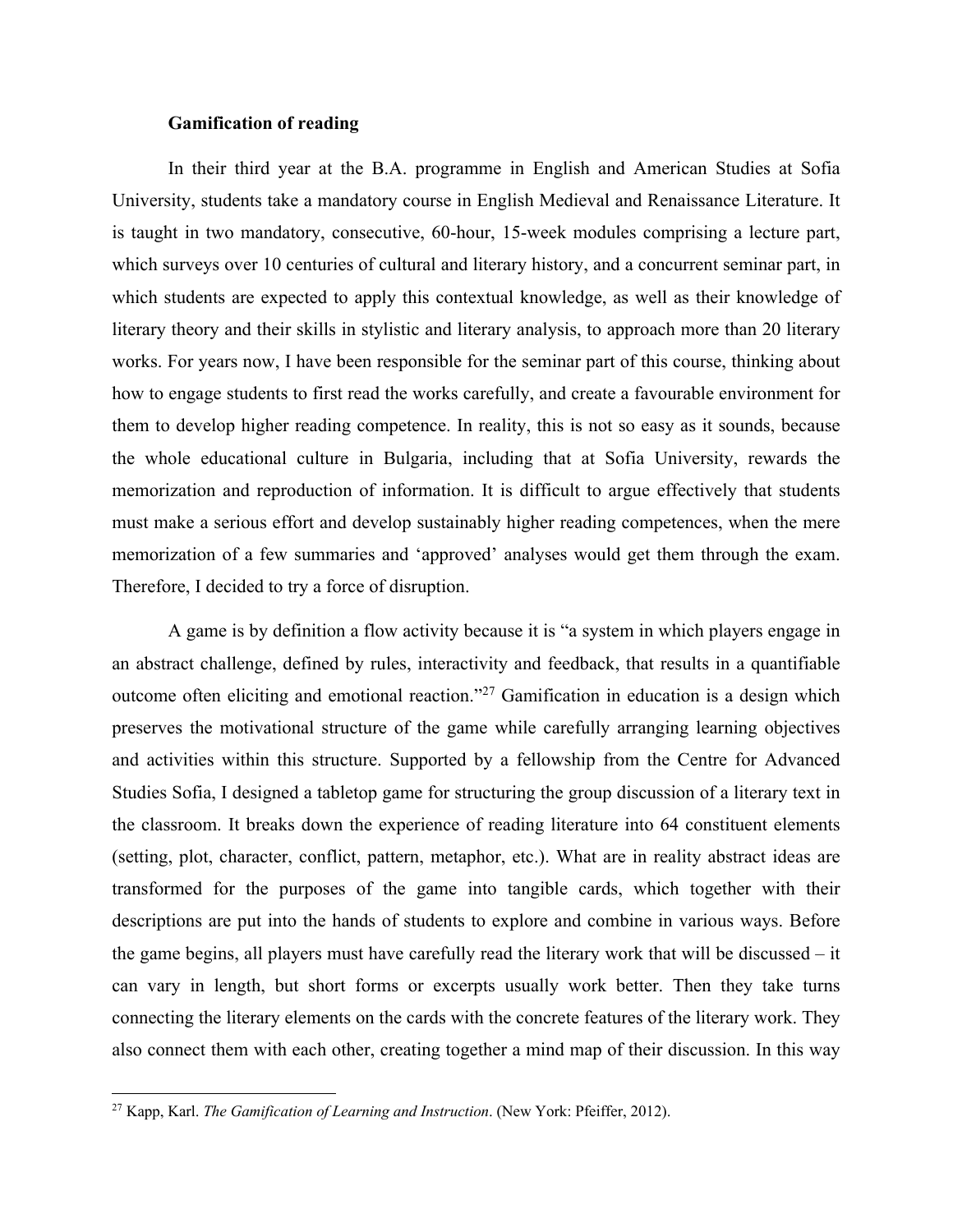they gain points. Each comment may be challenged critically at any time. One player keeps record of all comments and challenges for future reference. The rules of the game maintain the organisational structure of the whole activity, so the teacher can participate on an equal footing with the students. They also ensure everyone is included and provide incentives for players to compete and collaborate in extracting meaning and creating ever more complex interpretations.

# **Project-based reading**

A substantial part of my work at the university has been dedicated to teaching Shakespeare. Although students are generally very enthusiastic about Shakespeare's works, once we get to the subtle intricacies of the language and imagery, the historical and cultural context, the poetic and dramatic structure, they rapidly begin to lose motivation. In 2011, I launched an experimental, extracurricular, goal-directed project inspired by the idea of teaching Shakespeare through performance.<sup>28</sup> Students from all year groups had to select a Shakespeare play, explore the text as well as various pieces of contextual information, in order to collaboratively devise an intelligent production concept, adapt the text accordingly, and stage their own performance in front of their peers, teachers, and parents. In the beginning of the project I assumed a more or less traditional teacher role – organising sessions, recommending sources, conducting close reading sessions, providing feedback – but as the project developed and became more creative, I gradually withdrew from this role and freed more space for the students to take the initiative. Eventually, the project became their own enterprise and transformed into a flow activity.

By the end of the project, the students had read the selected play very thoroughly, delved into its historical and cultural context, and examined its critical and production history. This was clearly evidenced by the successful performance, but also by the quality of the intermediary original products – presentations, description of the production concept, adapted text, multimedia products, advertising materials, costumes, stage design and properties. In addition, students made progress on a number of  $21^{st}$ -century skills – collaboration and entrepreneurial skills; leadership; problem solving; grit; critical and analytical thinking; literacy and language learning; digital,

<sup>28</sup> Riggio, Milla Cozart. *Teaching Shakespeare through Performance*. (New York: Modern Language Association, 1999).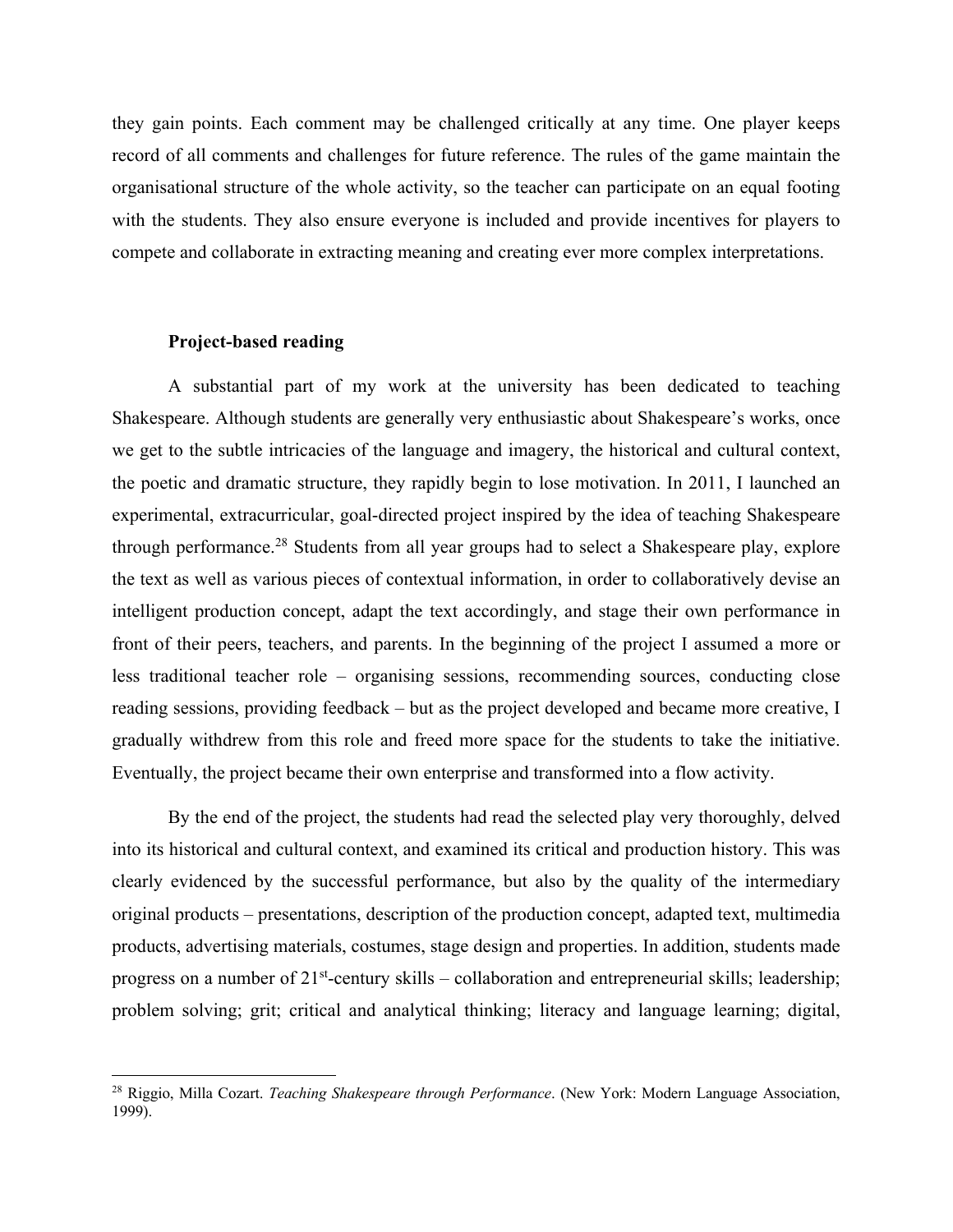media, and cultural literacy; creative thinking. Evidence for this can be found in the reports of the academic observers of the project and the testimonials of the students themselves.

Based on these encouraging results, I was invited to convert the project into an elective course. The course had to conform to the administrative requirements for inclusion in the official curriculum. This posed a serious problem because I had to identify measurable obligatory outputs that each student had to produce and that could be assessed objectively. Clearly, the production process and the performance itself could not serve as such outputs, because associating them with grades and credits would kill students' creativity and demolish the motivational structure of the whole project. In order to preserve the flow quality of the design, students had to be free to understand and accept the responsibility for the fate of the project, they had to be free to commit or quit at any time, and they had to be free to even fail, without any negative academic or social consequences. Therefore, it became clear that only the first half of the project, in which students explore the text and context of the play, develop the production concept, and generally prepare for the production, could be converted into an academic course. The second part, however, comprising the production and the performance itself, had to remain an optional, voluntary, extracurricular activity. Crucially, without the second part the first one would not be able to engage the students; they would not be stimulated to develop their reading competence and 21st-century skills.

#### **Beyond the classroom**

The latter example highlights the need for tight coordination between the educational environment and the world beyond the classroom. The true motivation for learning has always been out there in the real world, in the desire to play, socialize, solve problems, create, and better our world. Therefore, efforts to improve the quality of formal education will not be sustainable if they are not paralleled by efforts to improve the collaboration with people and institutions outside the formal learning space and to create a larger favourable environment of non-formal, informal, and lifelong learning.

To continue a little further the example of the student productions of Shakespeare, in the preparation phase of their project, students needed support with working on their research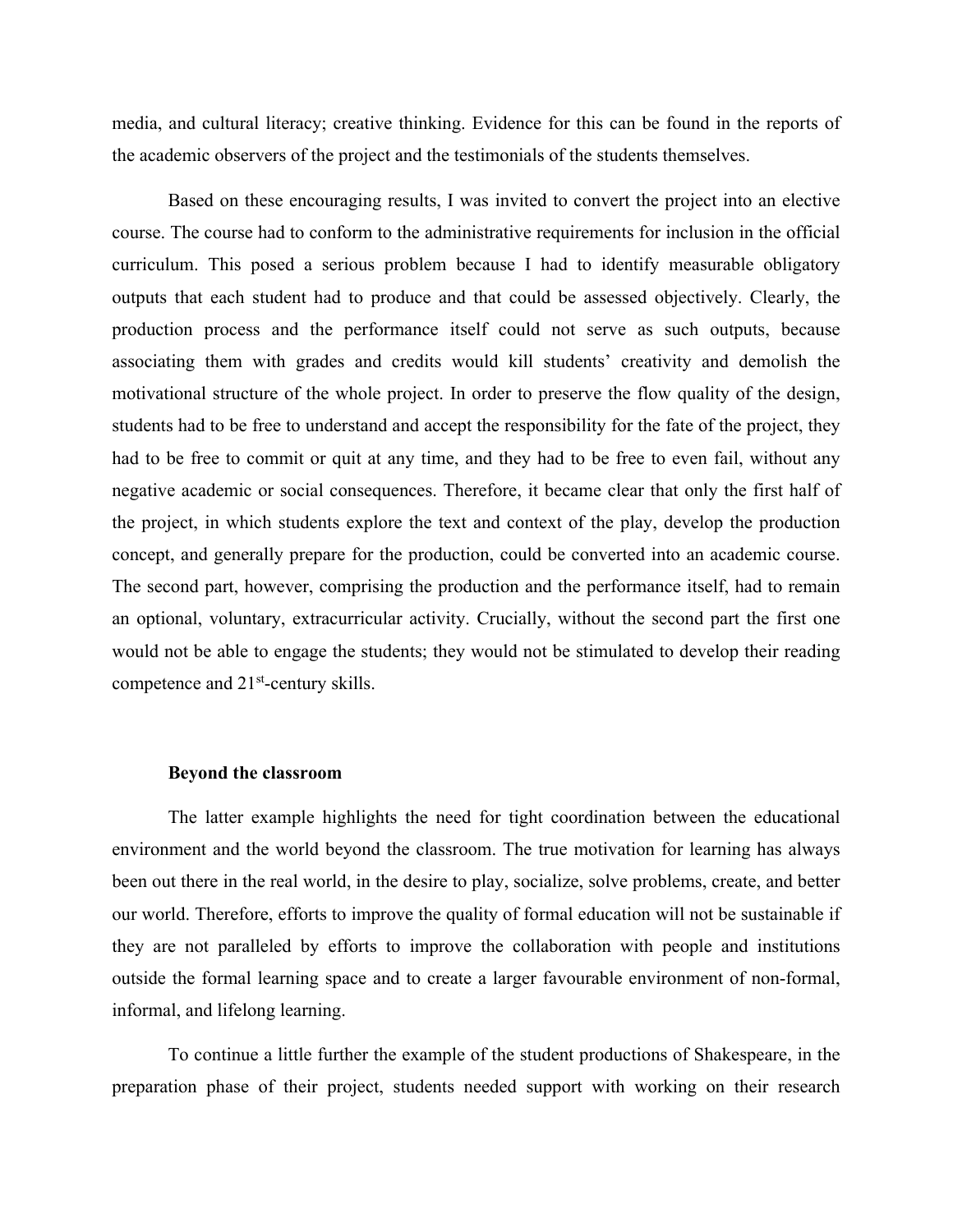capacity; analytical thinking; language literacy (in a foreign language); critical, multimodal, and digital literacies; cultural competence; communication and collaboration skills; and creativity and innovation. They could receive such support at the university. In the production phase, however, they also needed support with other skill sets, including organization; time management; entrepreneurial, leadership, and social skills and competences, as well as specific theatrical skills, such as vocal, physical and acting skills; using lighting, video, and sound technology; designing and crafting the stage set; costumes; properties; music and special effects, etc. In order to provide for these needs, we had to look for collaboration with theatre schools, theatres, theatre professionals, musicians, technicians, etc.

It can be expected that a similar project involving natural or social sciences would require an even greater and more specialised support network. So, if we want to develop our approaches to education in the direction of what Marc Prensky calls "education to better their world,"29 we need to create a much tighter and much more efficient web of connections between individuals, institutions, and sectors. This web would allow the obstacles to coordination and collaboration across the board to be identified and removed. Costs should be covered, participants should be fairly compensated for their work, and processes should be administrated easily, yet with greater transparency and accountability. All this requires a new, higher level of coordination between educational policy and other policy areas, such as research, culture, youth and sports, labour, and social and environmental policies.

# **Conclusion**

I have started this paper with the alarming observation, informed both by some reliable data and by my personal experience as an educator and researcher, that reading as we know it is in trouble, in Bulgaria but also on a global scale. Insisting on the premise that reading enables all other learning, thus ensuring the creation of added economic and social value, and finally a good quality of life for everyone, I have expressed the belief that we must urgently find a way to address this problem. Furthermore, I have tried to outline, albeit in broad strokes, some of the major factors which I believe combine to this effect. I have looked for explanations in recent

<sup>29</sup> Prensky, Marc. *Education to Better Their World: Unleashing the Power of 21st-Century Kids*. (New York: Teachers College Press, 2016).